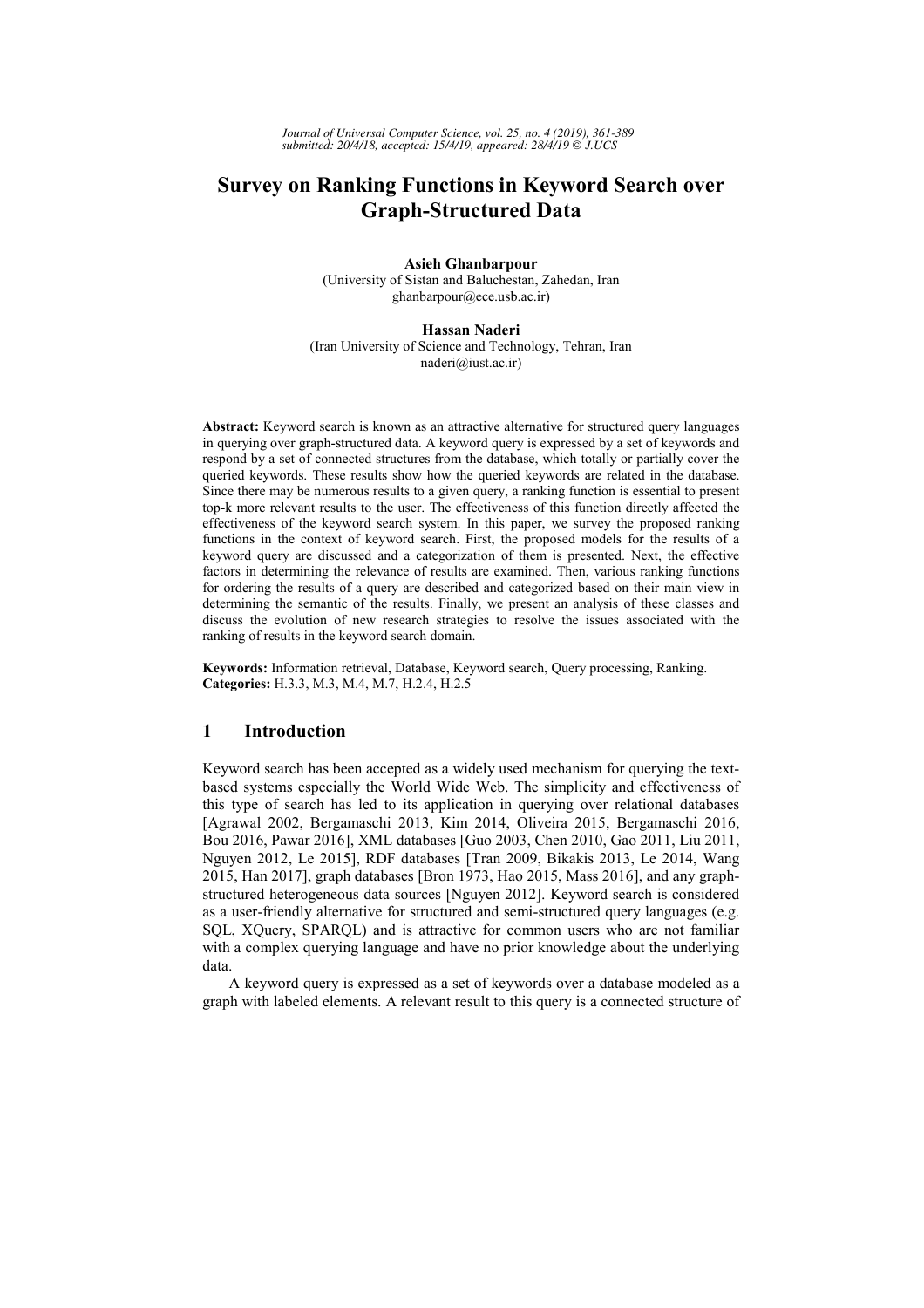the graph which covers whole or part of the queried keywords. For example, suppose [Fig. 1 (a)] shows a part of Mondial database with some modifications. The nodes of this graph are associated with three types of entities, organization, country, and membership. Assume a user poses a keyword query  $Q = \{France, Austria\}$  on the graph to search the relationships among the query's keywords. Some of relevant results to the query is shown in [Fig. 1 (b)]. For example, answer  $A_1$  says that "France and Austria are both on the border with Switzerland", answer  $A_2$  means that "France and Austria are both members of Central European Initiative organization", and answer  $A_5$  means that "Austria is a member of Council of Europe organization which is held in France".



*Figure 1: An example of a keyword query and its relevant results over Mondial dataset* 

One of the main challenges in processing a keyword query is to develop an efficient algorithm to retrieve relevant results to a given query. Any keyword query may be associated with numerous of relevant results. The other challenge in keyword search is to estimate the relevance degree of results to the query to present top-k most relevant ones to the user. The first challenge has been extensively studied in the literature [Wang 2010, Yu 2010, Liu 2011, Park 2011]. However, the ranking of results is the problem which has been superficially addressed by the existing works. This problem has usually been handled by focusing on the structural properties of results such as the number of nodes or the total weight of edges. However, this is an oversimplified viewpoint to rank the keyword search results because it ignores the texts stored in the result's nodes, which are explicitly targeted by the queries. A group of works [Hristidis 2003a, Liu 2006, Li 2010, Xu 2013, Oliveira 2015] borrowed the text-dependent ranking factors used in the Web search to rank the keyword search results. However, the results of a keyword search (sets of interconnected nodes) are more complex than the results of a Web search (single nodes). Therefore, ranking them requires more expert techniques than what is used in the ranking of the Web results.

For ranking the results of a keyword query, the main problem is how the textual and structural properties of a result can be employed in combination to determine the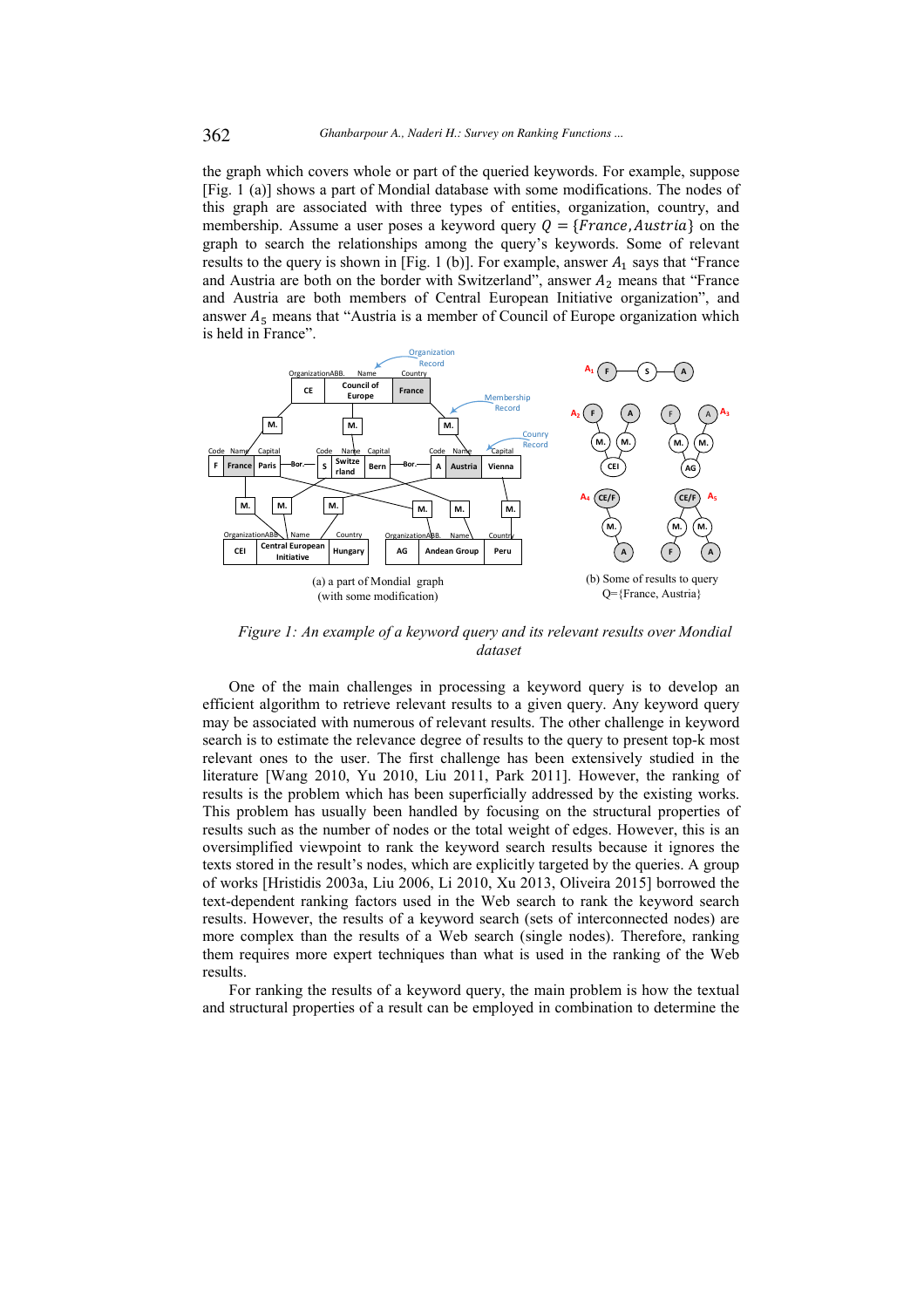relevance of a result to the query. In this paper, we first outline a set of textual and structural factors which can be used in scoring the results (subtree/subgraph) of a keyword query. The textual factors refer to the matches between the textual content of results and the keywords of the query. The structural factors refer to the minimality and compactness of results. A more compact result shows the more closeness of nodes in the result's structure and consequently the more relatedness of the queried keywords in the result. Homogeneous combination of the textual and structural factors in defining a ranking function is the other matter examined in this paper. We present a categorization of the proposed ranking functions in the literature. These functions are grouped based on their main view of determining the relevance of results to the query. We perform an analysis of these groups, examine their strengths and weaknesses and discuss the evolution of new research strategies to resolve the issues associated with the ranking problem in keyword search domain.

The rest of the paper is organized as follows: [Section 2] discusses the basic data models on which the keyword search was defined and introduces the problem of keyword search, along with its fundamental characteristics. [Section 3] describes the range of proposed effective factors in ranking the results of a keyword query, [Section 4] describes and categorizes the existing approaches for ranking the complex results. [Section 5] concludes this survey by comparing the existing approaches and describing future directions for research related to effective result ranking.

# **2 Preliminaries**

In this section, we introduce the background model of data, the basic problem of keyword search and the forms of results which are attended in response to the keyword queries.

### **2.1 Data Model**

In general, keyword search is applicable on the graph in the form of  $G =$  $(N, E, M_N, L_N, L_E, \sigma)$ , where  $N = \{n_1, n_2, ..., n_{|N|}\}$  is a set of nodes,  $E = \{(n_i, n_j): 1 \leq$  $i, j \leq |N|, i \neq j$  is a set of edges,  $M_N$  is the metadata of nodes,  $L_N$  and  $L_E$  are the sets of all the unique words contained in the labels of nodes and in the labels of edges respectively, and  $\sigma$  is a weight function which assign a weight to each edge. This type of graph could be used for modeling any types of interconnected data such as XML documents, relational data, and RDF triples. In what follows, the ways of modeling these data as a tree/graph are described.

**Relational database**: a relational database is modeled as a graph in two ways: in the first way, the tables are treated as the nodes of the graph. If a foreign key in table  $T_i$  references table  $T_j$ , an edge is created between  $T_i$  and  $T_j$ . In this graph, any connected subgraph represents a join sequence among tables and the final answers are obtained by executing the extracted SQL statements from these subgraphs. In the second way of modeling the tuples are considered as the nodes and the connections between the tuples through primary/foreign keys are employed as the edges. Although such graphs are usually large, they could be directly used to extract the final results [Wang 2010].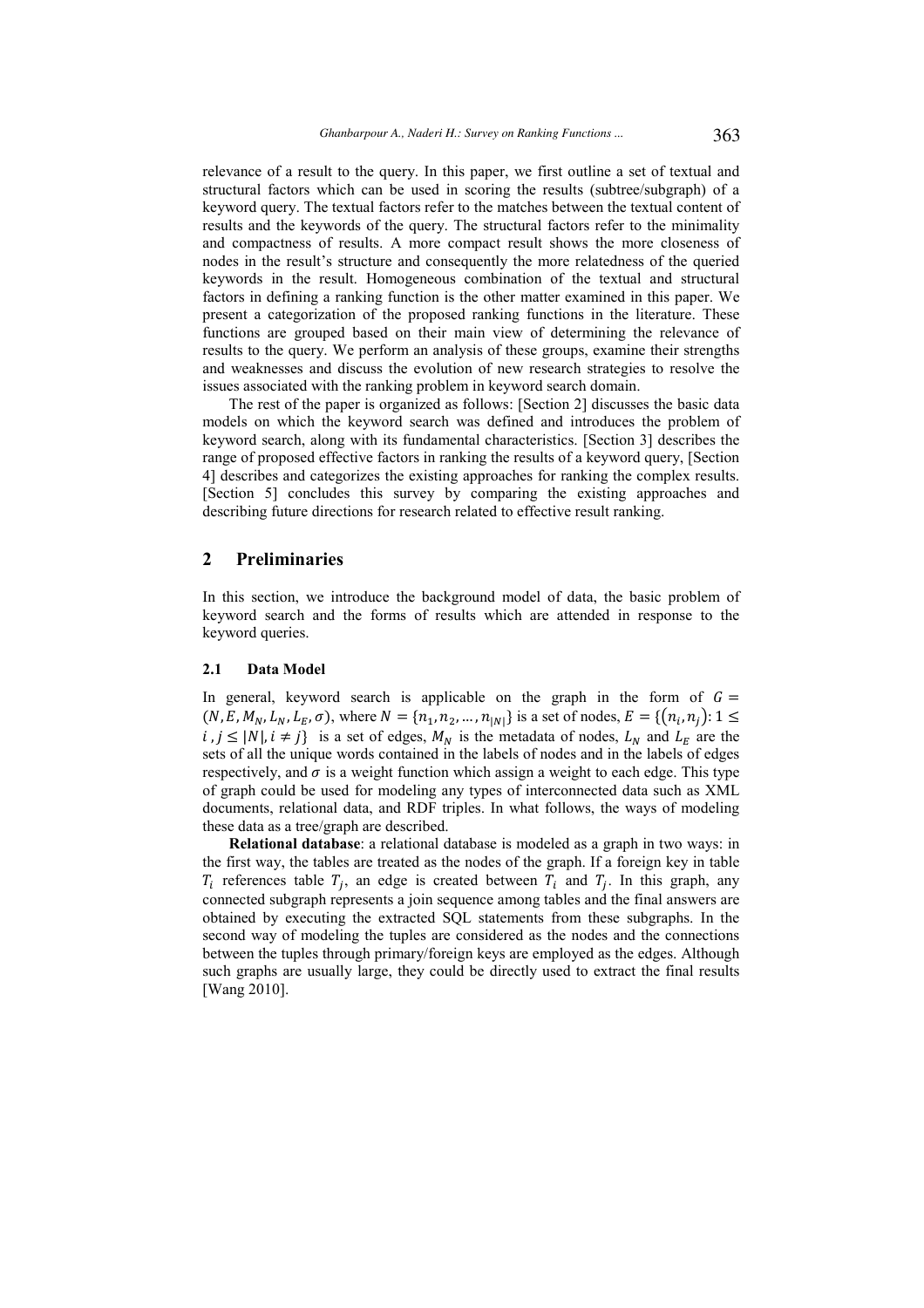**XML documents**: an XML document was generally mapped to a labeled and directed tree. In this mapping, any element, attribute, and data value is considered as a node in the XML tree [Guo 2003, Gao 2011, Liu 2011, Nguyen 2012, Zhao 2014, Le 2015]. An element node is the parent of its attributes and immediate sub-elements. The value nodes are the child of the corresponding element or attribute node. In some of the works [2003, Guo 2003], XML documents are modeled as a graph by considering ID/IDREF relationships. In an XML graph, in addition to the parent-child edges, there are referential edges, each of which connects an IDREF node to the corresponding ID node. XML modeling in the form of a graph prevents the storage of redundant information occurred in the tree when the same entity is referred by different nodes of branches.

**RDF Database**: An RDF database can be viewed as a directed graph with nodes representing the entities (URLs), types and data values. An edge in such graph shows an entity-entity, entity-type or entity-value relationships. The edges are labeled with the relationship between its endpoints.

### **2.2 Keyword Search Problem**

**Definition 1 (Keyword search problem)** Given graph G, an integer k as the desirable number of results and a keyword query  $Q = \{q_1, q_2, ..., q_{|Q|}\}\$  where each  $q_i$ is a keyword. It is expected to find top-k relevant results  $A_1, A_2, \ldots, A_k$  to Q, whose are enumerated in a ranked order.

#### **2.3 Results**

There are two defined semantics for interpreting a keyword query, conjunctive with "AND" semantics and disjunctive with "OR" semantics. A relevant result to a keyword search over graph G is defined as a subtree or subgraph of  $G$ , which covers all (according to the "AND" semantics) or a part (according to the "OR" semantics) of the queried keywords. A group of works have imposed more constraints on the properties of results and proposed special forms for the results of a keyword query. According to our studies, the proposed forms of results could be examined under three main groups as it is shown in [Fig. 2].



*Figure 2: Defined forms of results for a keyword query* 

A single-node result shows the center of a neighborhood in the graph which discusses the queried keywords. ObjectRank[Balmin 2004] is one of the methods which presents single nodes as the results of a keyword query. This method used the authority transfer paradigm to rank the relevant nodes. Most of works in the literature presented subtrees or subgraphs as the results of a keyword query. These works have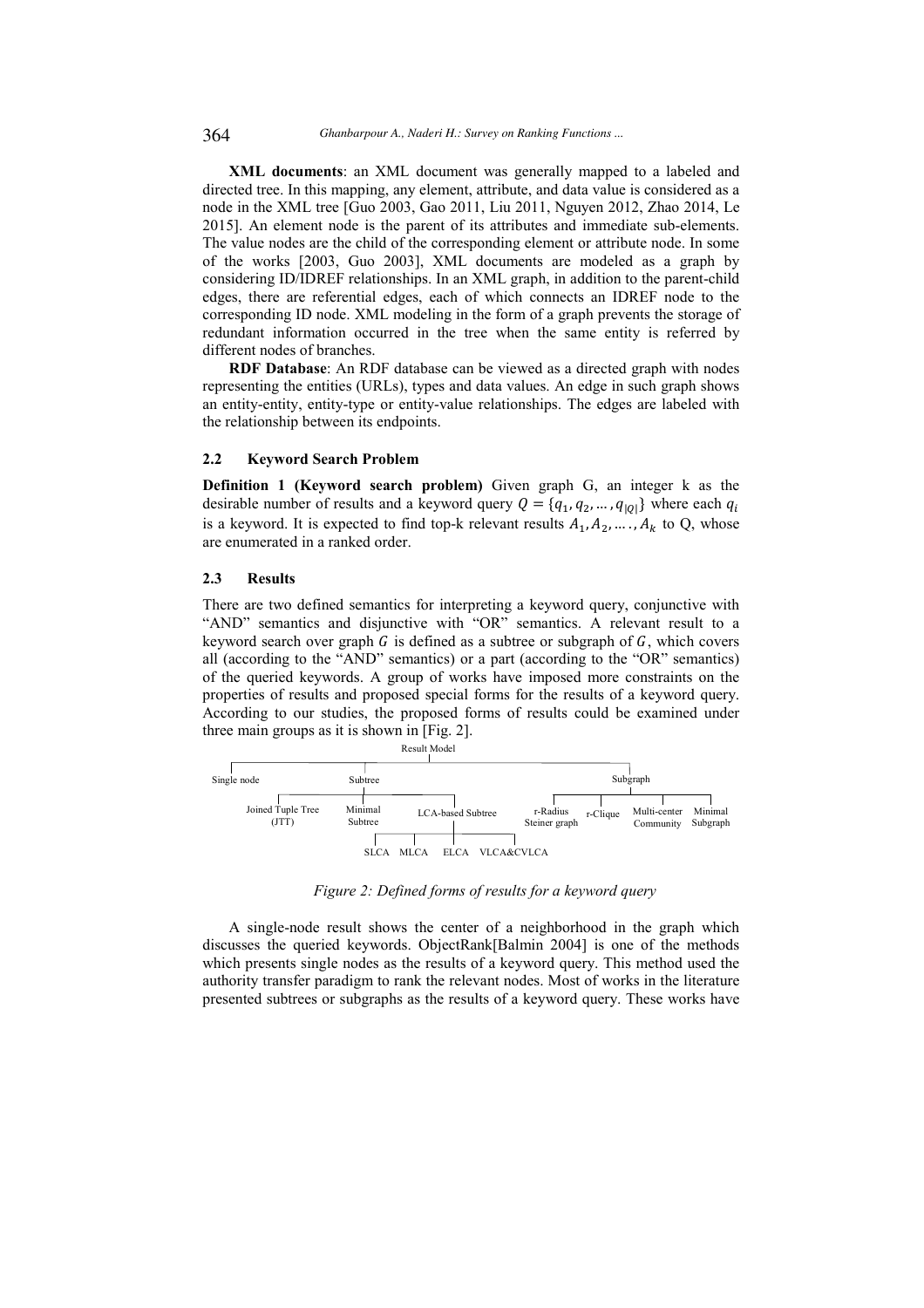usually imposed some constraints on the properties of a result in order to increase the effectiveness of answering. Minimality is one of the most common of these constraints which was defined on both the subtree and subgraph forms of results. A subtree/subgraph is minimal if it does not have a proper subtree/subgraph which still covers the same set of keywords of the query [Mass 2012].

The minimal covered subtrees over relational databases have been referred by different names. The minimal covered subtrees that their nodes show the tuples of the database were named as joined tuple tree (JTT) [Hristidis 2003a, Coffman 2010], minimal joining networks (MJN) [Hristidis 2002] and minimal total joined tuple trees (MTJTT) [Oliveira 2015]. Joined tuple tree is defined in Definition 2. Candidate network (CN) [Agrawal 2002, Hristidis 2002] is the name of minimal covered subtree that its nodes show the relations of the database. These networks are used to instantiate a number of fixed SQL queries whose results are served as the final results of the given keyword query.

**Definition 2 (Joined Tuple Tree- JTT):** A JTT is a tree of tuples, such that each of its tuples contains at least one of the query keywords, and each pair of its adjacent tuples is connected via a foreign key to a primary key relationship.

The XML data are usually modeled as unweighted trees. An example of an XML tree shows in [Fig. 3]. The common way to find the results of a keyword query over these trees is using the lowest common ancestor (LCA) of matched nodes (the nodes which directly covers at least a query keyword). In what follows, we review the LCAbased concepts including SLCA [Xu 2005], MLCAS [Li 2004], ELCA [Guo 2003], VLCA [Li 2007], and CVLCA [Li 2007]. Any of these concepts determines the root of a relevant result to the query. Before them, we should define the concepts of full coverage and query match.



*Figure 3: An XML tree [Li 2004]* 

**Definition 3 (Full coverage):** an XML node  $n$  has full coverage of query  $Q$  if there is at least one match to each keywords of  $Q$  in the subtree rooted at  $n$ .

**Definition 4 (Query match)**: A query match is referred to a set of nodes in the tree consisting of one match to each keyword.

**Definition 5 (Smallest Lowest Common Ancestor- SLCA):** A node *n* of an XML tree is an SLCA if it has full coverage of the query and there is no descendant of  $n$  that has full coverage of  $Q$ .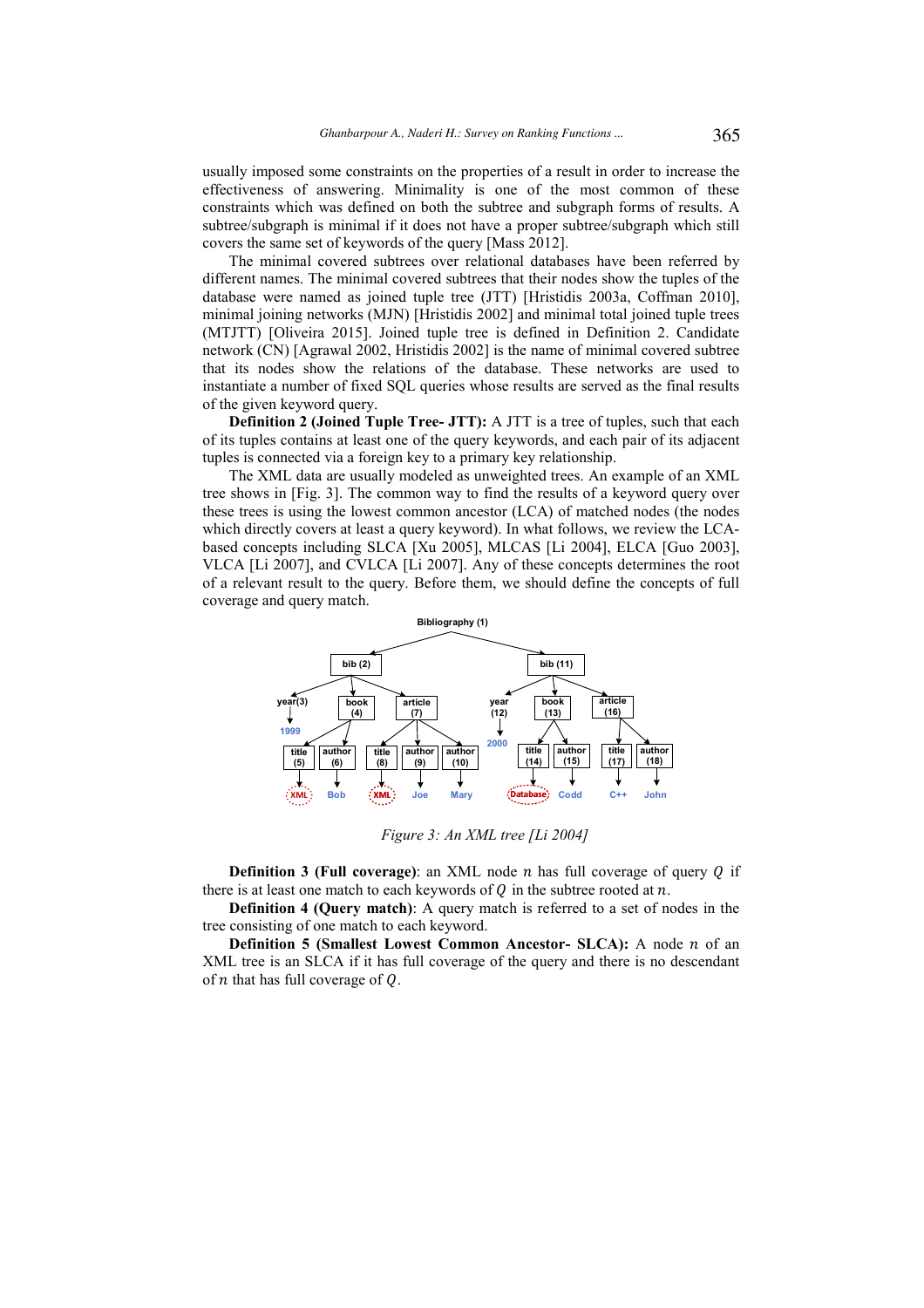Although the definition of SLCA is so similar to the definition of minimality in sub-trees, the retrieved results under the SLCA semantics may contain a large number of irrelevant nodes. It is because that any node in the subtree rooted at an SLCA node is considered as a part of the corresponding result. MaxMatch [Liu 2008] is proposed to prune the additional nodes of an SLCA. According to MaxMatch, a node  $n$  is pruned if it has a sibling  $n'$  which covers in its subtree all of the keywords covered by  $n$ . As it is obvious, MaxMatch returns a subset of relevant results in comparison with SLCA. For example, consider query  $Q = \{XML, 1999\}$ . The subtree rooted at bib(2) in [Fig. 3] is considered as a result by SLCA. This result is provided by MaxMatch by pruning the subtree rooted at article(7) because "XML" is also covered by the subtree rooted at book(4).

The concept of MLCAS was proposed based on the relationships among the pairs of nodes as follows:

**Definition 6 (Meaningful Lowest Common Ancestor Structure- MLCAS)**: a node  $n$  is considered as a MLCAS if there is a query match  $P$  in which all pairs of nodes are meaningfully related, and  $n$  is the LCA of query match  $P$ . Consider two nodes  $n_1$  and  $n_2$  in P, which cover keywords  $q_1$  and  $q_2$  respectively. These nodes are meaningfully related if there does not exist nodes  $n_1$ ' and  $n_2$ ' covering keywords  $q_1$ and  $q_2$ , such that  $LCA(n_1', n_2')$  is a descent of  $LCA(n_1, n_2)$ .

According to [Liu 2011], the set of retrieved results by MLCAS semantics is a subset of those retrieved by MaxMatch.

The concepts of valuable LCA (VLCA) and compact valuable LCA (CVLCA) were proposed based on the domination of nodes on each other.

**Definition 7 (Valuable Lowest Common Ancestor- VLCA):** a node  $n$  is a VLCA, if there is a query match of which  $n$  is the LCA, and each pair of keyword nodes in the query match are interconnected. Two nodes  $n$  and  $n'$  are interconnected if no nodes on the paths from  $LCA(n, n')$  to *n* and *n'* have the same label. However, the labels of  $n$  and  $n'$  could be the same.

**Definition 8 (Compact Valuable Lowest Common Ancestor- CVLCA)**: a node  $n$  is considered as a CVLCA, if  $n$  is the LCA of a query match  $P$ , and it dominates all nodes of P. Node  $n$  dominates node  $n'$  in P, if the LCA of any other query matches containing  $n'$  be an ancestor-or-self of n.

Consider the XML tree shown in [Fig. 3]. Node bib(11) for keyword query  $Q = "Database, Author"$  is a VLCA, as it is the LCA of the query match {Database, Author(18)}. However, it is not a CVLCA as it does not dominate node Database because there is another query match {Database, Author(15)} whose LCA is a descendant of bib(11).

In [Park 2015], the results covering more number of matched nodes are considered more relevant to query than the minimal results. The ability of generating multi-match results on XML data is provided by the semantics of Exclusive Lowest Common Ancestor (ELCA) in [Guo 2003, Xu 2008, Chen 2010].

**Definition 9 (Exclusive Lowest Common Ancestor- ELCA):** A node *n* is considered as ELCA if  $n$  has a full coverage of the query even after removing the subtree rooted at each child of  $n$ , which has a full coverage of the query.

The set of answers generated by ELCA semantics is a superset of that generated by SLCA semantics. In addition, these answers are better than those generated by SLCA when the data is recursive [Liu 2011]. As an example, consider query "*XML,*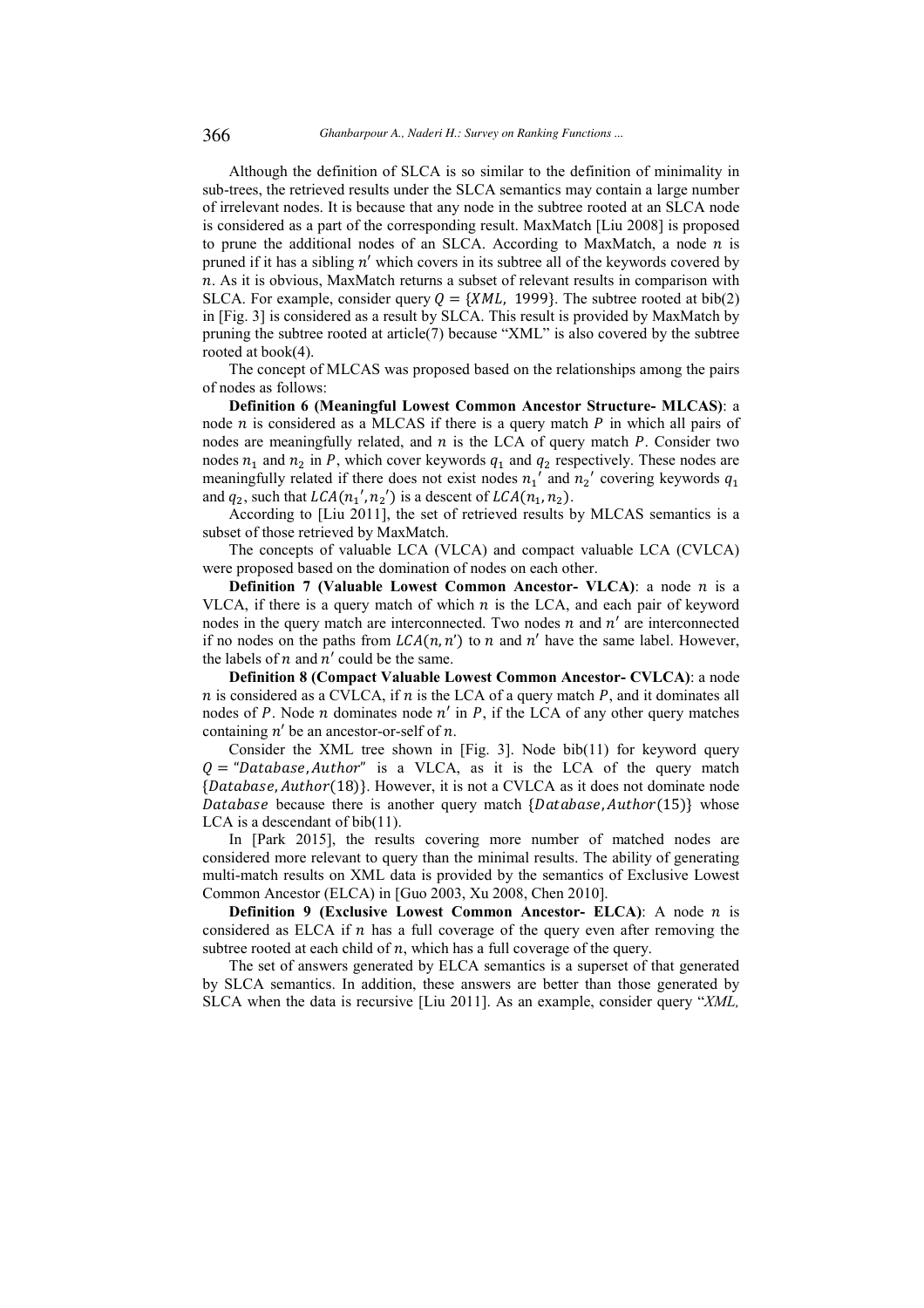*author*" on the XML tree shown in [Fig. 3]. Node  $bib(2)$  is an ELCA because of nodes  $XML$  (the child of node 5) and  $author(9)$ . However, it is not an SLCA since node  $article(7)$  is an SLCA.

In the works which present subgraphs as results, how connection of nodes in the result has been usually considered to determine the relevance of the result to the query. The authors in [Kargar 2011, Kargar 2013, Kargar 2014] focused on the high connectivity of nodes to declare a subgraph as a relevant one to the query. This property was embedded in the definition of r-clique as the result of a given query.

**Definition 10 (** $r$ **-clique):** an  $r$ -clique of graph  $G$  with respect to query  $O$  is a set of nodes in  $G$  that together cover all the keywords of  $Q$  and in which the shortest distance between each pair of nodes is no larger than  $r$ .

The r-group Steiner graphs were considered in [Li 2008] as the relevant results to the query. The radius of graph  $G$  was defined as the minimal value among the centric distances of every node in G. The centric distance of node  $\nu$  is the maximal value among the distances between  $\nu$  and any node  $u$  of  $G$ .

**Definition 11 (** $r$ **-Radius Steiner Graph):** Given an  $r$ -radius graph  $G$  and a keyword query Q. Node s in  $G$  is called a Steiner node if there exist two matched nodes u and v such that s is on the path between u and v. An r-radius Steiner graph composes of the Steiner nodes, matched nodes and their associated edges. The radius of an r-radius Steiner graph may be smaller than  $r$  but cannot be larger than  $r$  [Li 2008]. It is obvious that an  $r$ -radius Steiner graph is a  $2r$ -clique. The concept of multi-center community was first introduced in [Qin 2009] with the idea that the minimal connected structures are not always the best results in response to the user queries.

**Definition 12 (Multi-Center Community)**: a multi-center community comprises three types of nodes: the matched nodes which directly contain the query keywords, the center nodes for which there exist at least a single path to every keyword node with the length lower than  $l$ , and the path nodes which appears on any path from a center node to a keyword node. Parameter  $l$  is a user-defined parameter to control the size of the communities.

# **3 Ranking Factors**

Just as document ranking is a critical component in Web search engines, the ranking of connected structures is a critical component in the keyword search engines. It is due to the numerous relevant results likely to be retrieved for each keyword query. In this section, we review the main ranking factors which have been employed in the literature to rank the results of a keyword query.

#### **3.1 TF/IDF-based Ranking Factors**

TF/IDF is one of the main traditional IR measures to rank Web search results, which rates a document based on the occurrences of queried keywords in the document and in the corpus of Web documents. Different versions of TF/IDF have been adapted in the context of keyword search for ranking of results. These adaptations could be categorized into five classes based on the unit (tuple, attribute, resource, node or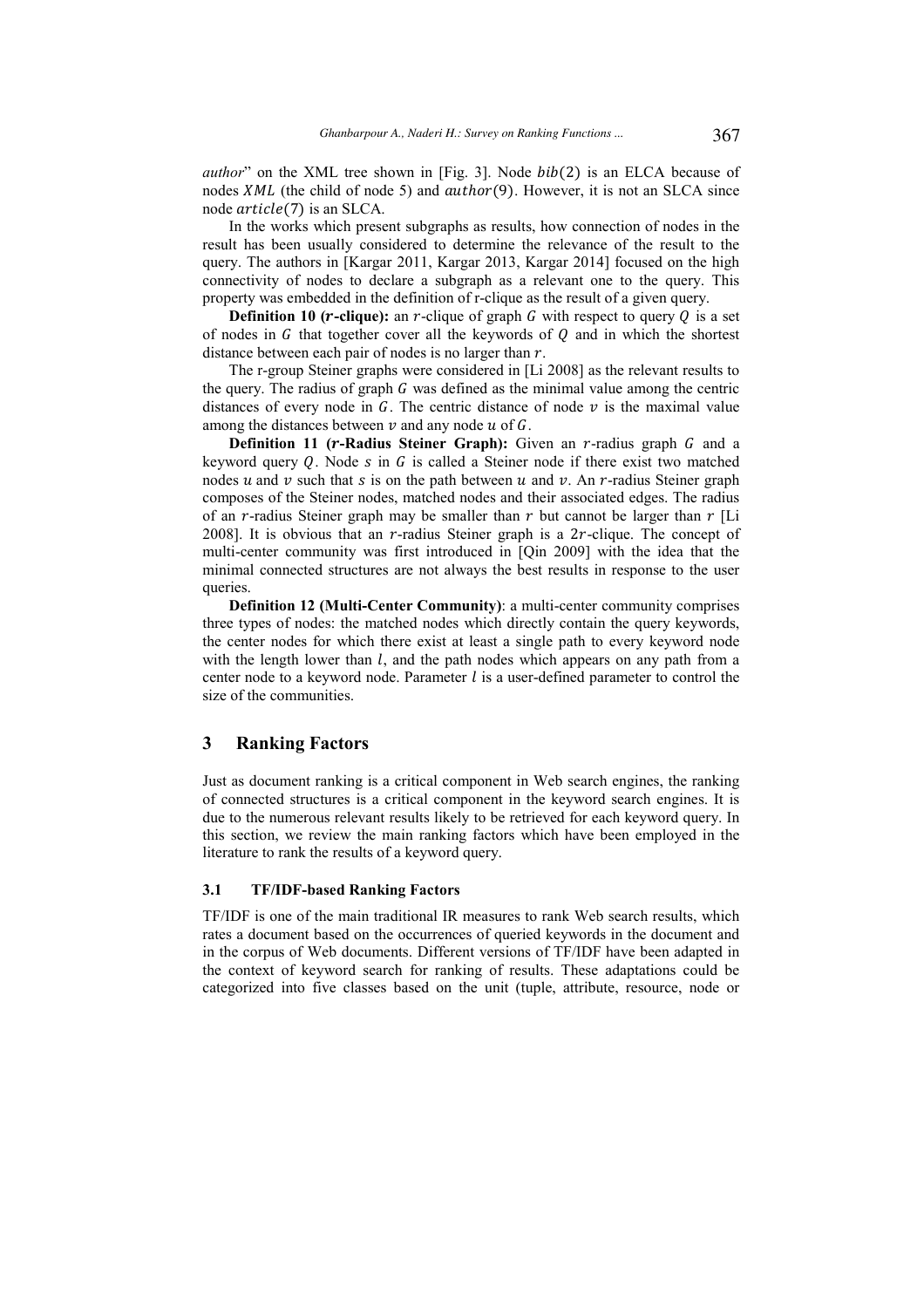graph) on which the occurrences of queried keywords are calculated. In what follows, these adaptations are examined.

- **Tuple-level:** In the papers [Liu 2006, Zhou 2007, Cappellari 2012, Xu 2013, Lopez-Veyna 2014] which were defined over relational databases, the text of each tuple was assumed as a document to be used in the keyword weighting. The formula of tuple-based TF/IDF is shown in [Tab. 1].
- Attribute-level: When the content of a tuple is considered as a set of (attribute, value) pairs, the value of each attribute could be considered as a document and the frequency of keywords could be calculated over this fine-grained set of documents. TF/IAF (Term Frequency-Inverse attribute Frequency) used in [Calado 2004, Mesquita 2007, Oliveira 2015] is an adapted version of TF/IDF at the attribute level. In this measure, TF shows the frequency of a keyword in the values of an attribute considering all the tuples which have a value for the attribute. Besides, IAF shows how infrequent the keyword is among the values of the attributes. The TF/IAF formulation is shown in [Tab. 1]. The authors of [Hristidis 2003a] also considered the values of attributes as documents. However, they used a measure similar to the basic TF/IDF for weighting keywords in the attribute level. We name this measure TF/IAF2 and show it in [Tab. 1].
- **Resource-level:** When searching over RDF databases, a resource could be considered as a document for calculating a keyword's weight. The concept TF-IRF (Term Frequency-Inverse RDF document Frequency) [Zong 2015] was proposed based on this idea to work over RDF databases. The TF/IRF formulation is shown in [Tab. 1].
- **Node-level:** In [Park 2015], the graph nodes are considered as documents. The relevance of a node  $n$  to keyword  $q$  contained in the node is estimated using Eq. (1). In this equation, N shows the number of the graph nodes and  $N_{q,G}$  shows the number of nodes that contain  $q$ .

$$
rel_1(n,q) = \sqrt{tf_{q,n}} \cdot \left(1 + \log\left(\frac{N}{N_{q,G}+1}\right)\right) \tag{1}
$$

In keyword search over XML documents, the answers are in the form of trees. The works in this domain considered ILF (Inverse Leaf Frequency) instead of IDF to estimate the prevalence of keywords. Using ILF, just the leaf nodes of results are contributed in keyword weighting. The TF/ILF introduced in XSerach [Cohen 2003] is shown in [Tab. 1]. This measure was also used in [Li 2009] in a normalized form to weight keywords.

• **Graph-level**: In Ease [Li 2008] and [Jianhua 2011], the TF/IDF of keywords was measured on the maximal *r*-radius graphs which were retrieved as the results of a keyword query.  $TF$  measures the occurrence of keywords in the maximal  $r$ -radius graphs, and IDF measures how infrequent the keywords are among the maximal rradius graphs. The formulation of graph-based TF/IDF weighting used in Ease [Li 2008] and [Jianhua 2011] is shown in [Tab. 1]. In XBridge [Li 2010] which was defined over XML databases, the TF/IEF measure was introduced. The IEF (Inverse Element Frequency) of a keyword was defined as the total number of elements of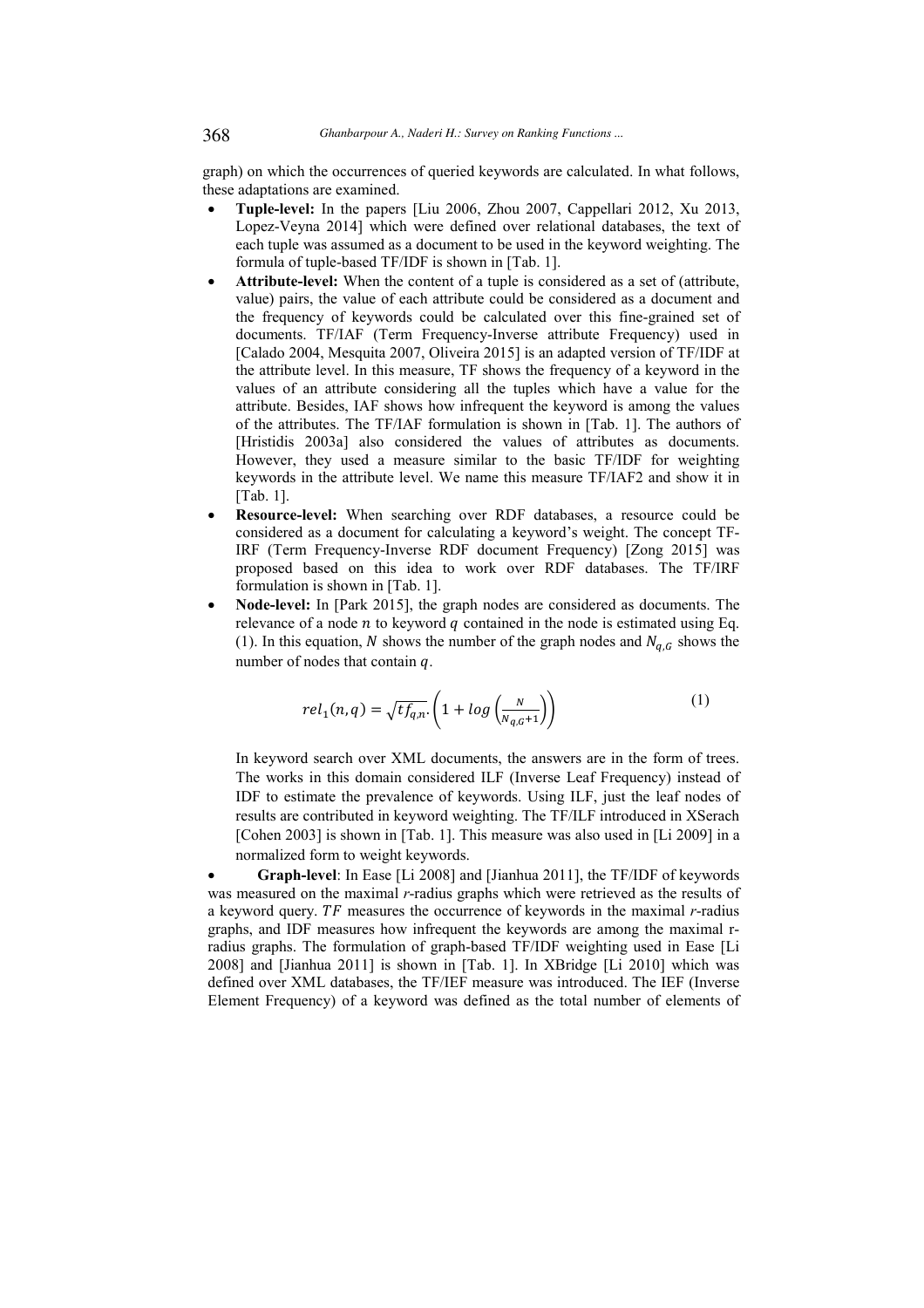| Unit      | Text-<br>based<br><u>factor</u> | Formula                                                                                                                                                                                      | <b>Comments</b>                                                                                                                                                                                                                                                                                                                |
|-----------|---------------------------------|----------------------------------------------------------------------------------------------------------------------------------------------------------------------------------------------|--------------------------------------------------------------------------------------------------------------------------------------------------------------------------------------------------------------------------------------------------------------------------------------------------------------------------------|
| Tuple     | Tuple-<br>based<br>TF/IDF       | T(q,t)<br>$=\frac{1+\ln(1+\ln(t_{q,t}))}{(1-s)+s\frac{dl_t}{avdl_{t_{r(t)}}}}$<br>$\times ln \frac{N_{r(t)}}{df_{ar(t)} + 1}$                                                                | $tf_{q,t}$ : the term frequency of q in tuple t,<br>$N_{q,r(t)}$ : #tuples in relation r(t) containing q,<br>$dl_t$ : the size of tuple t,<br>$N_{r(t)}$ : #tuples in r(t),<br>$avdl_{t,r(t)}$ : the average size of tuples in r(t),<br>$df_{q,r(t)}$ : #tuples in r(t) that contain q,<br>$s (0 \leq s \leq 1)$ : a constant. |
| Attribute | TF/IAF                          | $T(q, A_i) = TF_{q, A_i} \times IAF_q$<br>$= \frac{\log(1 + tf_{q,A_i})}{\log(1 +  T _{A_i})}$<br>$\times \log\left(1+\frac{N_A}{N_{q,A}}\right)$                                            | $tf_{q,A_i}$ : the term frequency of q in $A_i$ ,<br>$ T _{A_i}$ : #distinct terms in $A_i$ ,<br>$N_A$ : #attributes in the database,<br>$N_{q,A}$ : #attributes in whose keyword q<br>occurs.                                                                                                                                 |
|           | TF/IAF2                         | $T(q, A_i)$<br>$=\frac{1+\ln(1+\ln(t f_{q,A_i}))}{(1-s)+s\frac{ T _{A_i}}{avdl_s}}$<br>$\times \ln \left( \frac{N_{r(A_i)} + 1}{N_{q,r(A_i)}} \right)$<br>$T(q, r) = T F_{q,r} \times IRF_q$ | $N_{q,r(A_i)}$ : #tuples in the relation of $A_i$ , in<br>whose keyword $q$ occurs,<br>$avdlA$ : the average size of attribute-values,<br>$N_{r(A_i)}$ : #tuples in the relation of $A_i$ ,<br>$s (0 \leq s \leq 1)$ : a constant.                                                                                             |
| Resource  | TF/IRF                          | $=\frac{tf_{q,r}}{ \mathcal{T} _{\mathcal{F}}}\times\frac{N_r}{N_{\mathcal{F}}},$                                                                                                            | $tf_{q,r}$ : term frequency of q in RDF doc. r,<br>$ T _r$ : #terms in RDF document r,<br>$N_r$ : #RDF documents in the corpus,<br>$N_{q,r}$ : #RDF documents that contains q.                                                                                                                                                 |
| Node      | TF/ILF                          | $\overline{T(q,n_k)} = \overline{T}F_{q,n_k}$<br>$ILF(k) = \frac{tf_{q,n_k}}{\{\max tf_{q',n_k}   q' \in n_k\}}$<br>$\times \log\left(1+\frac{N_L}{N_{a,L}}\right)$                          | $tf_{q,n_k}$ : the term frequency of q in node $n_k$ ,<br>$N_L$ : # leaf nodes in the XML tree,<br>$N_{q,L}$ : #leaf nodes that contains q.                                                                                                                                                                                    |
| Graph     | Graph-<br>based<br>TF/IDF       | T(q,rg)<br>$= \frac{1 + \ln(1 + \ln(t f_{q,rg}))}{(1 - s) + s \frac{ T _{rg}}{avdl_{ T }}}$<br>$\times ln \frac{N_{rrg}+1}{N_{array}+1}$                                                     | $tf_{q,rg}$ : the term frequency of q in r-radius<br>graph $rg$ ,<br>$avdl_{ T }$ : the average #terms among all<br>$rrgs$ ,<br>$ T _{rg}$ : #terms in rg,<br>$N_{rrg}$ : #maximal rrgs,<br>$N_{q,rrg}$ : #maximal rrgs that contains q.                                                                                       |
|           | TF/IEF                          | $T(q, n_k) = \log(1 + t f_{q, n_k})$ ×<br>log IEF(n)                                                                                                                                         | $tf_{q,n_k}$ : the term frequency of q in node $n_k$ ,<br>IEF: the inverse element frequency.                                                                                                                                                                                                                                  |

XML tree divided by the number of elements which cover the keyword in their subtree. The function of TF/IEF weighting is shown in [Tab. 1]. In XBridge, the term frequency of all the keywords was assumed equal to 1.

*Table 1: The adapted versions of TF/IDF used in the context of keyword search*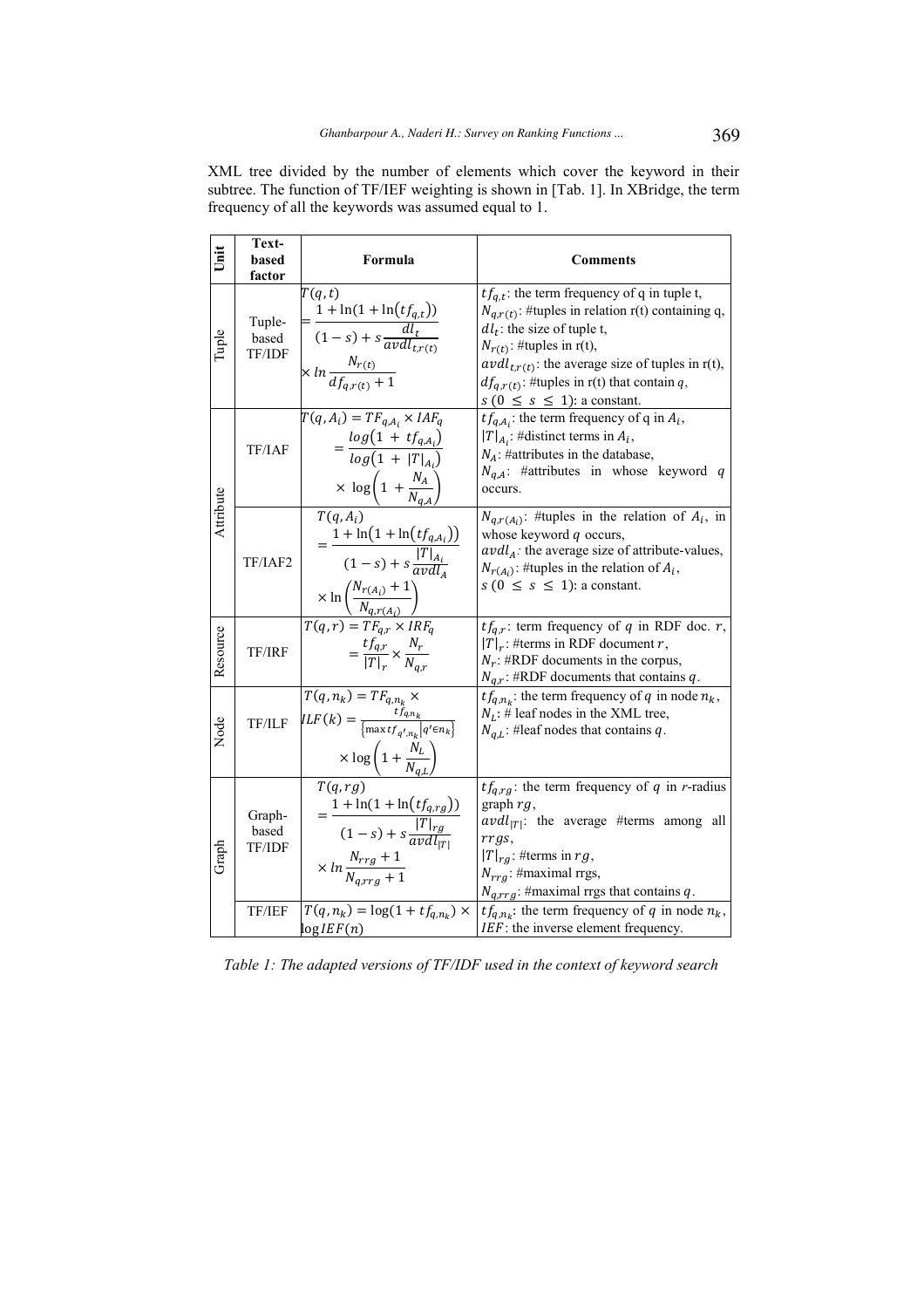# **3.2 PageRank-style Ranking Factors**

PageRank is an algorithm to measure the relative importance of web pages based on the Web graph. PageRank assigns to a web page a score proportional to the number of times a random surfer would visit the web page if it traversed indefinitely from page to page by randomly following out-links of pages or randomly jumping to other pages. Intuitively, PageRank rates a web page highly if many web pages point to it and many other pages point to those. Although PageRank is proposed for ranking single nodes (web pages), it could be properly adapted for ranking subgraphs. A result (subtree/subgraph) to a keyword query comprises a set of nodes such that the importance of each of which affecting the importance of their group. For example, [Fig. 4] shows some of the results to query  $Q = \{Papakonstantinou, Ullman\}$  which differ only in the paper node connecting the two authors. Certainly, among these results, the one containing the paper with more citation is more important and should be ranked higher.



Figure 4: Search results for the query "Papakonstantinou Ullman". Nodes  $p_1, ..., p_n$ *show the common papers written by the two authors [Yu 2017].* 

In the proposed ranking function of BANKS [Hulgeri 2002], BLINKS[He 2007] and Bidirectional [Kacholia 2005] systems, the use of PageRank values was recommended to consider the individual structural importance of nodes in the ranking of results, although these values were not empirically used by these systems. The works [Xu 2005, Li 2007, Yu 2017] employed modified versions of PageRank by considering both the individual importance of nodes and the cohesiveness of the result nodes. ElemRank is a random walk-based module introduced in XRANK [Guo 2003] to rank XML search results. ElemRank is similar to PageRank, except that it has been formalized on the elements instead of single nodes. In addition, the nested structure of XML has been considered in surfing of the XML tree. After XRANK, the works [Xu 2005, Li 2007] have also employed ElemRank to prepare a ranked list of results.

Inspired by PageRank, CI-Rank [Yu 2017] proposed a variant of the random walk model called Random Walk with Message Passing (RWMP) to assign a score to the nodes of results. One of the objectives of RWMP is to measure the strength of pairwise connection of keyword nodes in a result. In RWMP, a keyword node generates a number of messages as a signal to declare itself. The number of these messages is proportional to the node's importance value. The generated signals are weakened when they pass through intermediate nodes. The strengths of the received signals in the nodes are contributed to estimate the final score of the result.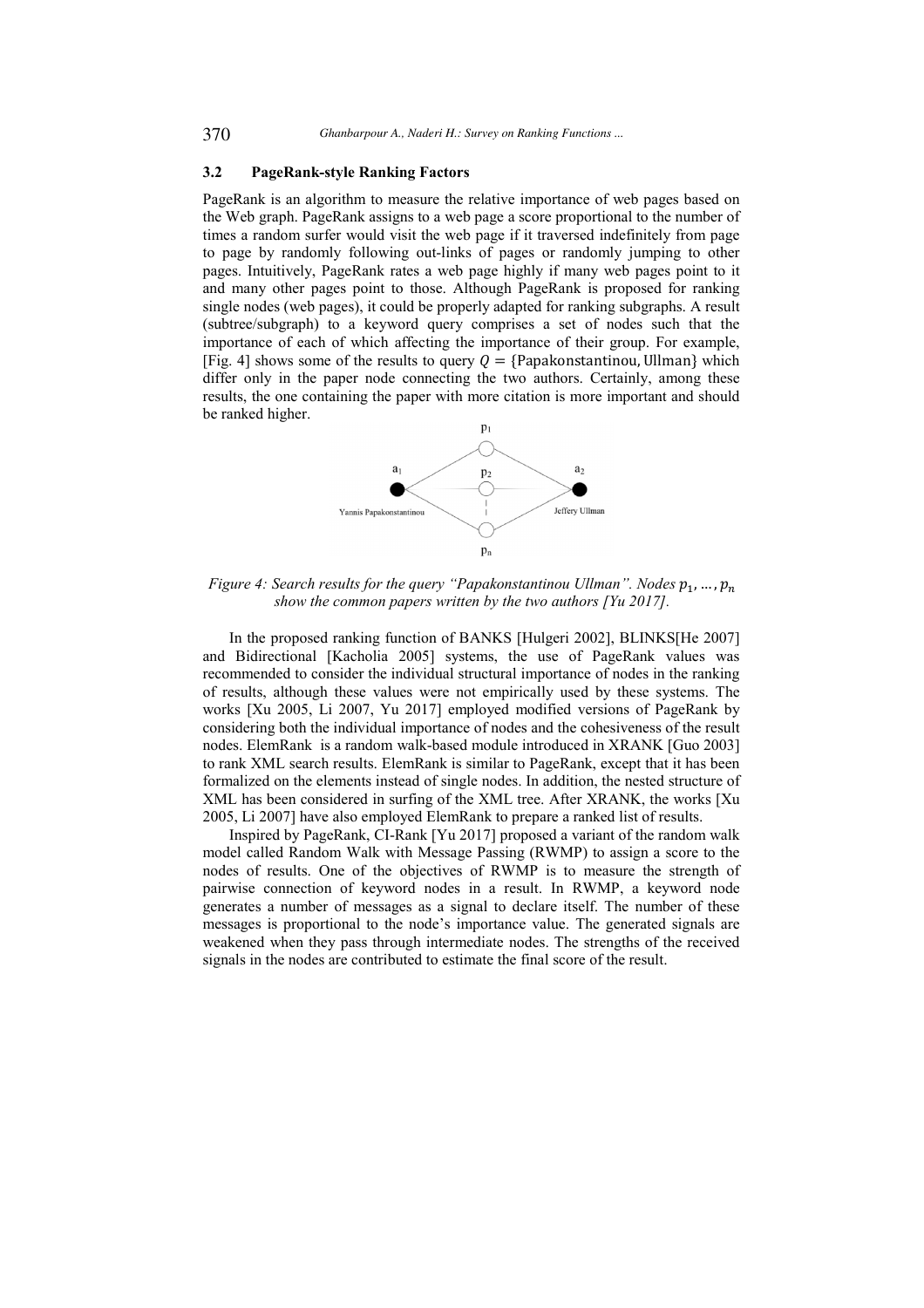### **3.3 Proximity-based Ranking Factors**

The use of proximity-based factors in the result ranking rooted at the idea that the more closeness of nodes in the graph shows the more semantic relationship of the nodes. Accordingly, a result with more close nodes is considered more relevant to the given query.

In [Park 2015], the relevance score of a result was measured based on the proximities between the result's nodes and its matched nodes. In this work, the proximity between node  $n_i$  and matched node  $n_j$  was defined as follows:

$$
rel_2(n_i, n_j) = \begin{cases} 1, & n_i = n_j \\ \frac{1}{dist(n_i, n_j) + 1}, & n_i \neq n_j \text{ and } \exists \text{ a path from } n_i \text{ to } n_j \\ 0 & \text{otherwise} \end{cases}
$$
 (2)

where  $dist(n_i, n_j)$  denotes the length of the shortest path between two nodes  $n_i$  and  $n_j$ .

The proximity of a result in the SAINT method [Jianhua 2011] was calculated based on the square of the distances between keywords to the result's nodes. Consider node  $n_i$  and keyword  $q_j$  and let  $ku_{(q_j, n_i)}$  is the nearest neighbor of  $n_i$  containing  $q_j$ . According to the SAINT, the relevance score of node  $n_i$  to keyword  $q_j$  is calculated using the proximity of nodes as follows:

$$
score_{IR}(q_j, n_i) = \frac{T(q_j, ku_{(q_j, n_i)})}{\left(dist\left(n_i, ku_{(q_j, n_i)}\right) + 1\right)^2}
$$
\n(3)

The above of fraction in Eq. (3) shows the tuple-based TF/IDF. In SAINT, a proximity function was also used to assign a weight to any pair of keywords. This weight is calculated as follows:

$$
Rel( |u) = \sum_{i=1}^{|V|} \frac{1}{\left(dist\left(ku_{(q_k,n_i)}, ku_{(q_j,n_i)}\right) + 1\right)^2}
$$
(4)

The proximity function in Ease [Li 2008] was defined based on the closeness of matched nodes in the result. In this method, the closeness of two matched nodes was calculated based on all the paths between the nodes as follows:

$$
Sim(n_i, n_j) = \sum_{n_i \leadsto n_j} \frac{1}{\left( |n_i \leadsto n_j| + 1 \right)^2} \tag{5}
$$

where  $|n_i \leftrightarrow n_j|$  shows the length of path  $n_i \leftrightarrow n_j$  in the corresponding result. In [Mass 2016], the proximity values were defined under the Gaussian function to specialized the term frequencies. In this method, a node neighborhood was considered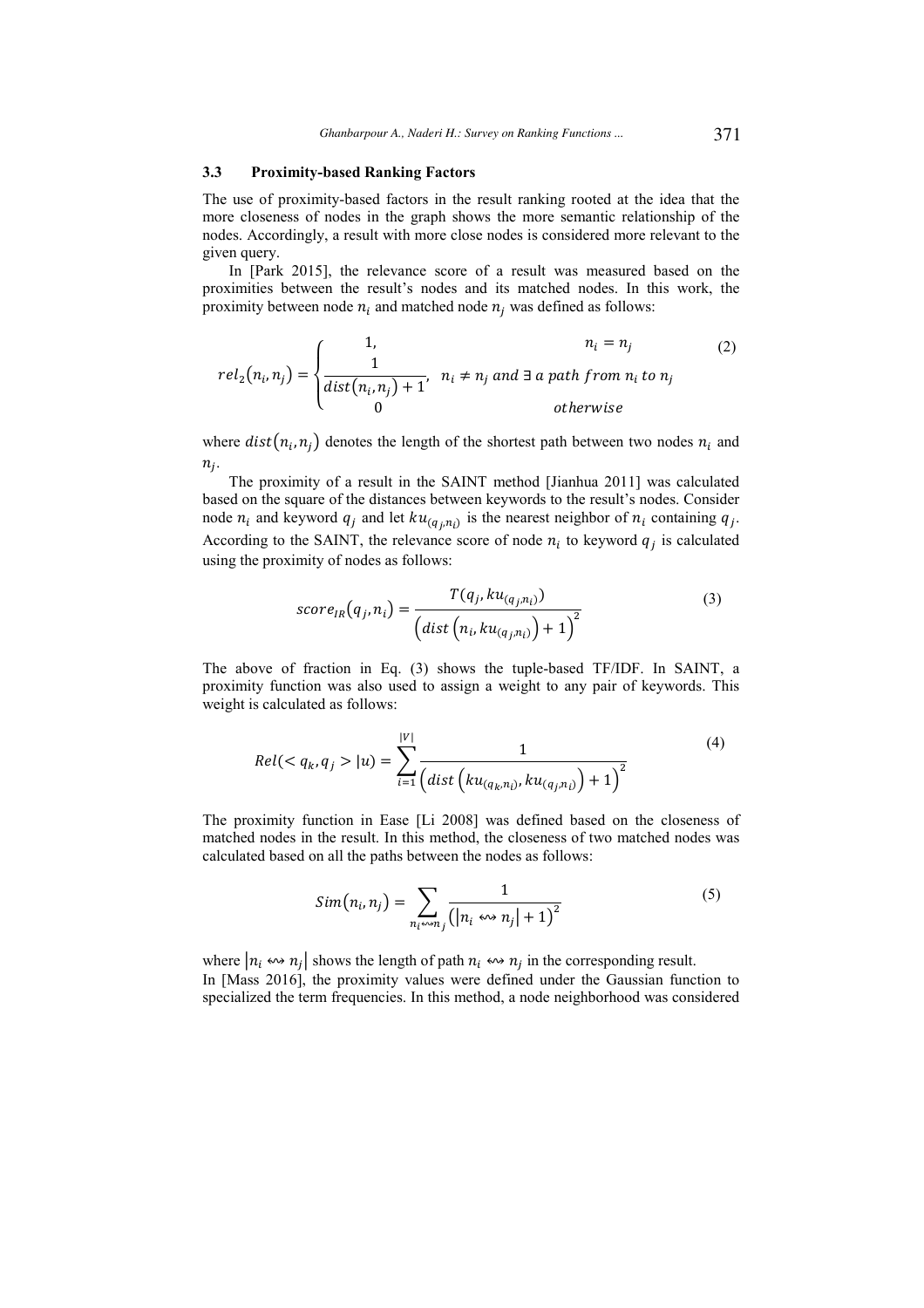for each node  $n_i$ , representing by  $n_i^*$ , and a weighted term frequency was assigned to each keyword  $q_j$  in  $n_i^*$  as follows:

$$
wtf(q_j, n_i^*) = \sum_{u \in n_i^*} e^{\frac{-(dist(u, n_i))^2}{2\sigma^2}} \times tf(q_j, u)
$$
\n<sup>(6)</sup>

where  $\sigma$  is a parameter that controls the effect of distance. In [Ghanbarpour 2018a], a model was estimated for each node of a result and the proximities of the nodes was defined under the Gaussian function. In this method, the calculated proximity values were employed to estimate the effect of a node's content on the models of the other nodes.

# **3.4 Centrality-based Ranking Factors**

The centrality of nodes is one of the structural ranking factors highly considered in the ranking of results. This factor is useful in distinguishing the results which cover equal strengths of keywords and organized under the same structure. Among the different centrality measures, degree-centrality is the most attended one in the keyword search domain due to its simplicity and fast calculations.

In [Mass 2016], the degree of nodes was employed to determine the probability of skeleton forming of a result. In this work, the probability of selecting a node as root is determined proportional to the node's degree in the graph. Besides, the probability of selecting any the other nodes to insert to the result's skeleton is a conditional probability defined based on the node's degree relative to the degrees of its siblings. The joint probability of the result forming is considered as a query-independent score for the result.

# **3.5 Keyword interdependent-based Ranking Factors**

According to observations, humans tend to write queries in which related keywords are close to each other [Kumar 2010]. Therefore, the meaning of a queried keyword could be extracted with the aid of its adjacent keywords in the query. As an example, consider the keyword query "Jack Area Database" expressed on the database shown in [Fig. 5]. In the query, the keyword "Database" is written right next to keyword "Area", showing that the keyword "Database" is more likely relevant to a value of attribute Area in table Person rather than to the table Database.

| Person            |            |                  | Publication    |                |             | Database    |                        |
|-------------------|------------|------------------|----------------|----------------|-------------|-------------|------------------------|
| Name              | Area       | Email            | Name           | Title          | Source      | Name        | Address                |
| Aggarwal Database |            | aggarwal@a       | Aggarwal Graph |                | <b>DBLP</b> | <b>DBLP</b> | http://www.informatik. |
|                   |            | a.cc             |                | Databases      |             |             | uni-trier.de           |
| Deitel            | L.P.       | Deitel@mm.       | Zare           | Detecting FAND |             | <b>FAND</b> | http://www.mineral.kan |
|                   |            | cc               |                | minerals       |             |             | i.cfm                  |
| Zare              | Mineralogy | Zare $(a)$ dd.nn |                |                |             | IMDb        | http://www.IMDb.com    |

*Figure 5: A part of a database*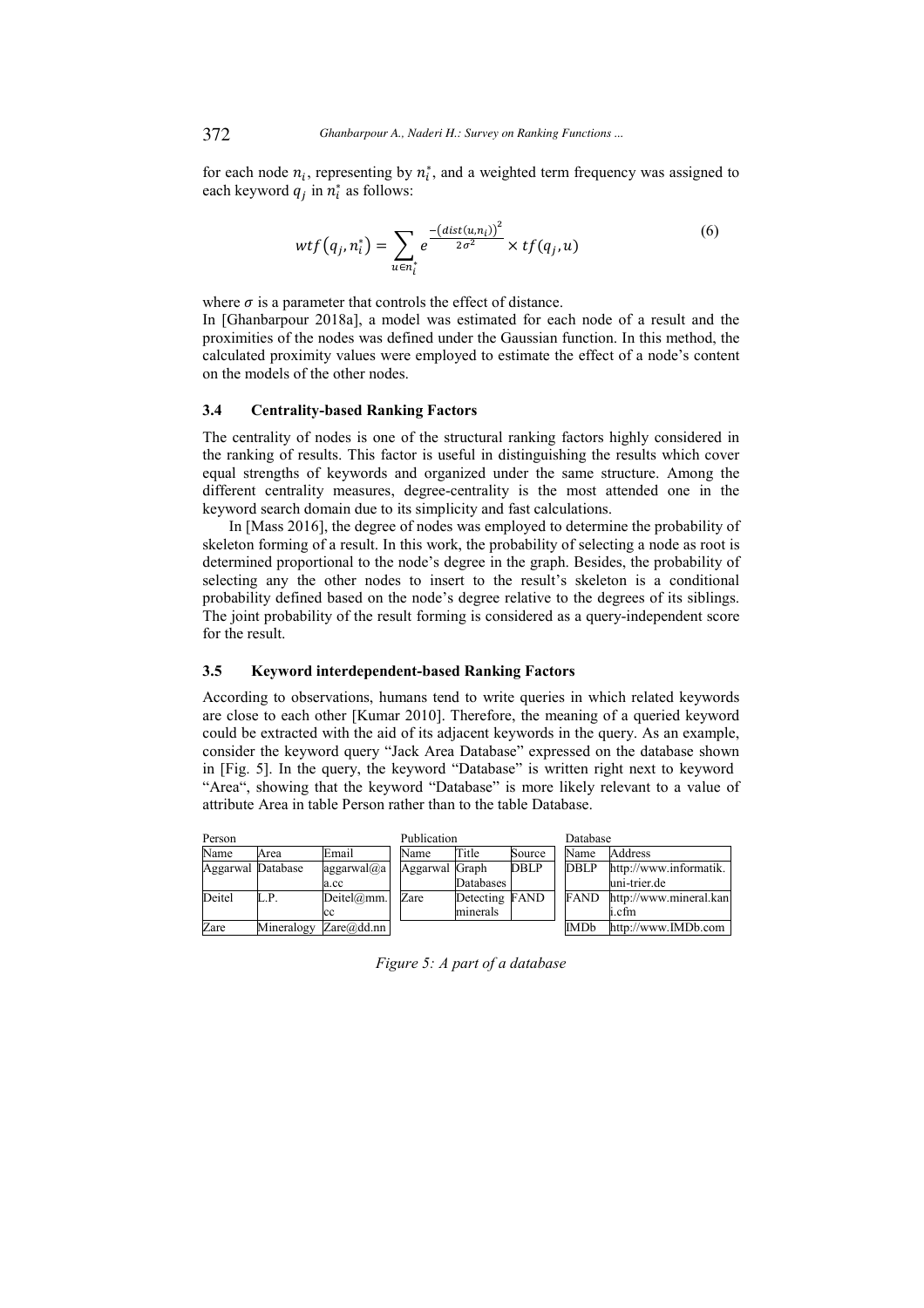This intuition was materialized in [Bergamaschi 2011] such that a contextual weight in addition to an intrinsic weight was calculated for each result. Such weighting is to emphasize that the relevance score of a result does not only depend on the isolated score of keywords (intrinsic) but also depend on the co-occurrence of keywords (contextual). In this work, the intrinsic weight of keywords is updated with the values provided by the mappings of the keywords to the database schema terms (the names of tables and attributes). When a keyword is matched to a schema term, the confidence of mapping its adjacent keywords to a value in the schema term's domain is increased. In [Mass 2016] and in the absence of data schema, a bigram language model was used to consider the co-occurrence of keywords. Using this model, a bigram-based weight is assigned to each subsequent of queried keywords  $\{q_i, q_{i+1}\}$  in a result. This weight is estimated based on the number of times that the two keywords are observed together in the result. Total of bigram-based weights was considered as a sub-function in the final ranking of results. In [Bergamaschi 2016], the co-occurrence of keywords was considered using mutual information and entropy measures. In this work, the graph nodes represent database terms and the weight of each edge shows the co-occurrence of the two endpoint terms, which is calculated based on the feedback information. The weight of a result is obtained by summing on the weights of its edges. [Tab. 2] shows the set of employed ranking factors used by different keyword search methods to rank results. We organized this table in the order of presenting years of works to illustrate how the maturity of ranking methods in employing the various ranking factors.

# **4 Ranking Functions**

In general, keyword search process could yield more than one result. Keyword search approaches usually use a ranking function to rank the results in decreasing order of their relevance to the query to present top-k of them to the user. We categorize the ranking functions of the literature works into three main groups (as it is shown in [Fig. 6]): structure-based ranking functions which mainly focused on the compactness of results to rank them, text-based ranking functions which were mainly defined based on the textual coverage of results with the ideas derived from the Web search ranking functions, and interaction-based ranking functions which were defined based on the relationship between the nodes of results and their effect on each other. In what follows, we examine the intuition, factors and goals of each group of works. The results of a keyword query may be in the forms of subtree or subgraph. In the following text,  $R<sub>T</sub>$  is used to show a subtree-form result and  $R<sub>G</sub>$  is used to show a subgraph-form result. The results are ranked based on a weighting function or a scoring function. The use of these functions are respectively shown by two symbols  $W$  and  $S$ . When using a weighting function to rank results, the results with smaller weights would be ranked higher and when using a scoring function, the results with greater weights would be ranked higher.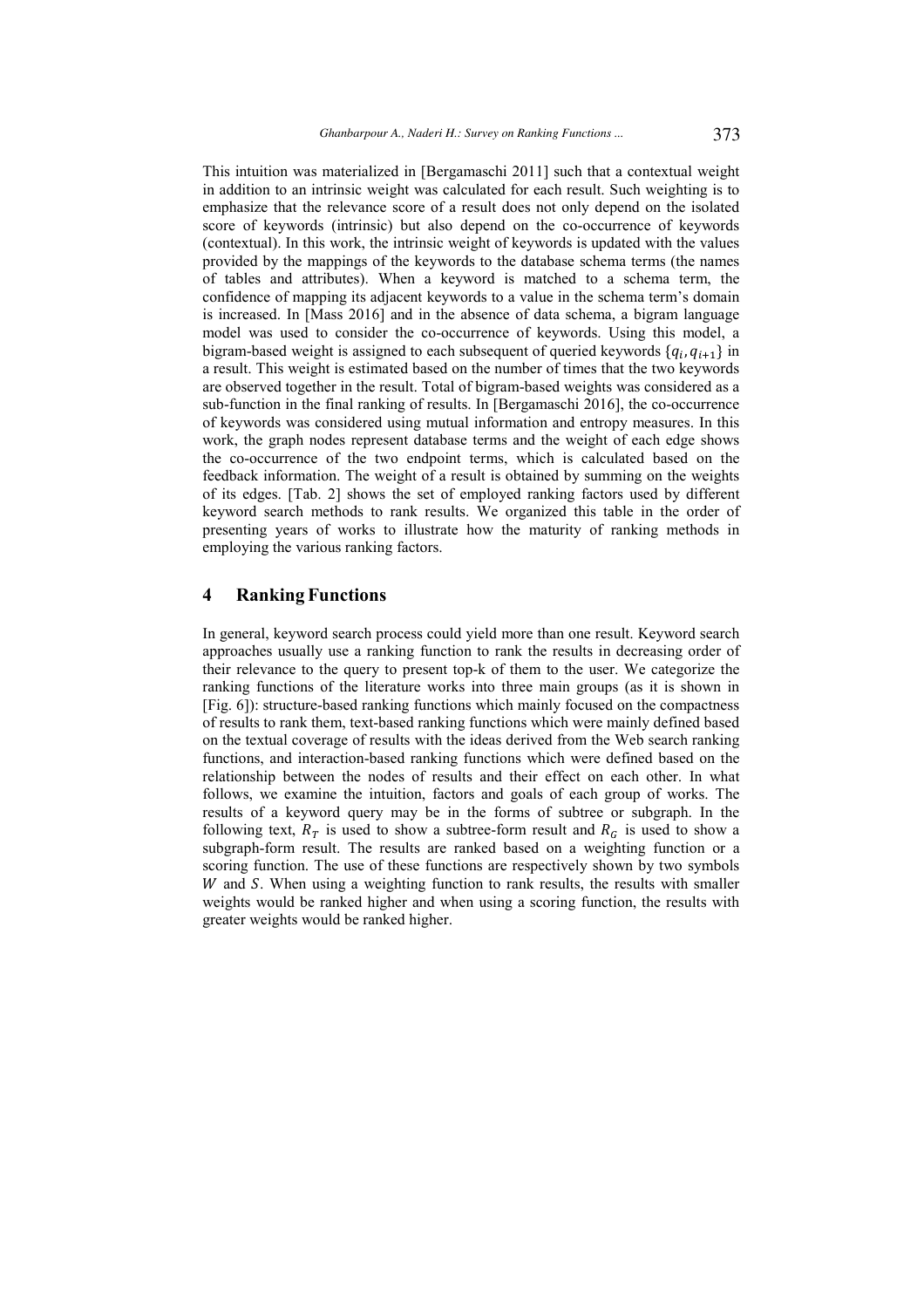| <b>Method</b>                            | <b>Database</b>         | Form<br>of<br>results | Ranking<br>function | Weight of edges | Weight of nodes | Cover Window | PageRank | Size of result | Distance                            | <b>TR/IDF</b> | <u>ত</u> | $\overline{\mathsf{s}}$ | Co-occurrence |
|------------------------------------------|-------------------------|-----------------------|---------------------|-----------------|-----------------|--------------|----------|----------------|-------------------------------------|---------------|----------|-------------------------|---------------|
| Discover [Hristidis 2002]                | Relational              | Tree                  | Structure-based     |                 |                 |              |          | $\ast$         |                                     |               |          |                         |               |
| Dbxplorer[Agrawal 2002]                  | Relational              | Tree                  | Structure-based     |                 |                 |              |          | $\ast$         |                                     |               |          |                         |               |
| BANKS [Hulgeri 2002]                     | Relational              | Tree                  | Structure-based     | $\ast$          | $\ast$          |              | P        |                |                                     |               |          |                         |               |
| <b>XRANK [Guo 2003]</b>                  | <b>XML</b>              | Tree                  | RW-based            |                 | *               | $\ast$       | $\ast$   | $\ast$         | $\ast$                              |               |          |                         |               |
| XSearch [Cohen 2003]                     | <b>XML</b>              | Tree                  | Document-based      |                 |                 |              |          | $\ast$         |                                     | $\ast$        |          |                         |               |
| XKeyword [Hristidis 2003b] XML           |                         | Graph                 | Structure-based     |                 |                 |              |          |                | $\ast$                              |               |          |                         |               |
| Discover2 [Hristidis 2003a] Relational   |                         | Tree                  | Document-based      |                 |                 |              |          | $\ast$         |                                     | $\ast$        |          |                         |               |
| ObjectRank [Balmin 2004]                 | Graph data              | Node                  | RW-based            |                 |                 |              |          | $\ast$         |                                     | $\ast$        |          |                         |               |
| Bidirectional[Kacholia<br>2005]          | Relational              | Tree                  | Structure-based     | $\ast$          | *               |              | $\ast$   |                |                                     |               |          |                         |               |
| Effective [Liu 2006]                     | Relational              | Tree                  | Document-based      |                 |                 |              |          | $\ast$         |                                     | $\ast$        |          |                         |               |
| Approximate[Kimelfeld<br>2006]           | Graph data Tree         |                       | Structure-based     | $\ast$          |                 |              |          |                |                                     |               |          |                         |               |
| <b>DPBF</b> [Ding 2007]                  | Relational              | Tree                  | Structure-based     | $\ast$          |                 |              |          |                |                                     |               |          |                         |               |
| <b>SPARK</b> [Zhou 2007]                 | Relational              | Tree                  | Document-based      |                 |                 |              |          | $\ast$         |                                     | $\ast$        | $\ast$   |                         |               |
| <b>BLINKS</b> [He 2007]                  | Relational              | Tree                  | Structure-based     |                 |                 |              | P        |                | $\ast$                              | P             |          |                         |               |
| Ease [Li 2008]                           | Graph data Graph        |                       | Document-based      |                 |                 |              |          |                | $\ast$                              | $\ast$        |          |                         |               |
| SearchWebDB [Tran 2009]                  | <b>RDF</b>              | Graph                 | Document-based      |                 |                 |              |          |                | $\ast$                              | $\ast$        |          |                         |               |
| IR-style KS[Ning 2009]                   | <b>RDF</b>              | Tree                  | Structure-based     | $\ast$          | $\ast$          |              |          |                |                                     |               |          |                         |               |
| XBridge [Li 2009]                        | <b>XML</b>              | Tree                  | Relation-based      |                 |                 |              |          |                | $\ast$                              | $\ast$        | $\ast$   |                         |               |
| CoverDensity[Coffman<br>2010]            | Relational              | Tree                  | VD-based            |                 |                 | $\ast$       |          |                |                                     |               | $\ast$   | $\ast$                  |               |
| XBridge2 [Li 2010]                       | <b>XML</b>              | Tree                  | Document-based      |                 |                 |              |          |                | $\ast$                              | $\ast$        |          |                         |               |
| R-clique [Kargar 2011]                   | Graph data              | Graph                 | Structure-based     |                 |                 |              |          |                | $\ast$                              |               |          |                         |               |
| SAINT [Jianhua 2011]                     | Relational              | Tree                  | Relation-based      |                 |                 |              |          |                | $\ast$                              | $\ast$        |          |                         |               |
| Metadata[Bergamaschi<br>2011]            | Relational<br>(Schema)  | Tree                  | Relation-based      |                 |                 |              |          | $\ast$         |                                     | $\ast$        |          |                         | $\ast$        |
| RG-GRS[Kim 2012]                         | Graph data Graph        |                       | Relation-based      |                 | *               |              |          |                |                                     | $\ast$        |          |                         |               |
| YAANII [Cappellari 2012]                 | Graph data              | Graph                 | Relation-based      |                 |                 |              |          |                | $\ast$                              | *             | $\ast$   | *                       |               |
| GraphLM[Mass 2012]                       | Graph data              | Graph                 | VD-based            | $\ast$          | $\ast$          |              |          |                |                                     | $\ast$        |          | $\ast$                  |               |
| LP [Xu 2013]                             | Relational              | Tree                  | Document-based      |                 |                 |              |          | $\ast$         |                                     | $\ast$        |          |                         |               |
| Dup-free [Kargar 2013]                   | Graph data Tree         |                       | Structure-based     |                 |                 |              |          |                | $\ast$                              |               |          |                         |               |
| PKI [Yuan 2013]                          | Uncertain<br>graph data | Tree                  | Structure-based     |                 |                 |              |          |                | $\ast$                              |               |          |                         |               |
| <b>SUMM</b> [Le 2014]                    | <b>RDF</b>              | Graph                 | Structure-based     |                 |                 |              |          |                | $\ast$                              |               |          |                         |               |
| KESOSASD [Lopez-VeynaRelational<br>2014] |                         | Tree                  | VD-based            |                 |                 |              |          |                |                                     | $\ast$        |          |                         |               |
| SRT-Rank [Kim 2014]                      | Relational              | Tree                  | Relation-based      |                 |                 |              |          | $\ast$         |                                     | $\ast$        |          |                         | $\ast$        |
| BM/EM-RL[Park 2015]                      | Graph Data Tree         |                       | Relation-based      |                 |                 |              |          |                | $\ast$                              | $\ast$        |          |                         |               |
| PFC [Zong 2015]                          | <b>RDF</b>              | Graph                 | Document-based      |                 | $\ast$          |              | $\ast$   | $\ast$         |                                     | $\ast$        | $\ast$   | $\ast$                  |               |
| EKSG [Hao 2015]                          | Graph Data Tree         |                       | Structure-based     | $\ast$          |                 |              |          |                |                                     |               |          |                         |               |
| CNRank [Oliveira 2015]                   | Relational              | Tree                  | Document-based      |                 |                 |              |          | $\ast$         |                                     | $\ast$        |          | $\ast$                  |               |
| MRF-KS [Mass 2016]                       | Graph Data Tree         |                       | VD-based            | $\ast$          | $\ast$          |              |          |                | $\ast$                              | $\ast$        |          | $\ast$                  |               |
| QUEST [Bergamaschi 2016] Relational      |                         | Tree                  | Structure-based     | $\ast$          |                 |              |          |                |                                     |               |          |                         | $\ast$        |
| CI-rank [Yu 2017]                        | Graph Data Tree         |                       | RW-based            | $\ast$          | $\ast$          |              | $\ast$   |                | $\ast$                              | $\ast$        | $\ast$   |                         |               |
| TKS [Ghanbarpour 2018a]                  | Graph Data Graph        |                       | Relation-based      | $\ast$          | *               |              | $\ast$   | $\ast$         | $\ast$                              | $\ast$        | $\ast$   |                         |               |
|                                          |                         |                       |                     |                 |                 |              |          |                | P: it is recommended, but not used. |               |          |                         |               |

*Table 2: A fast review of literature works*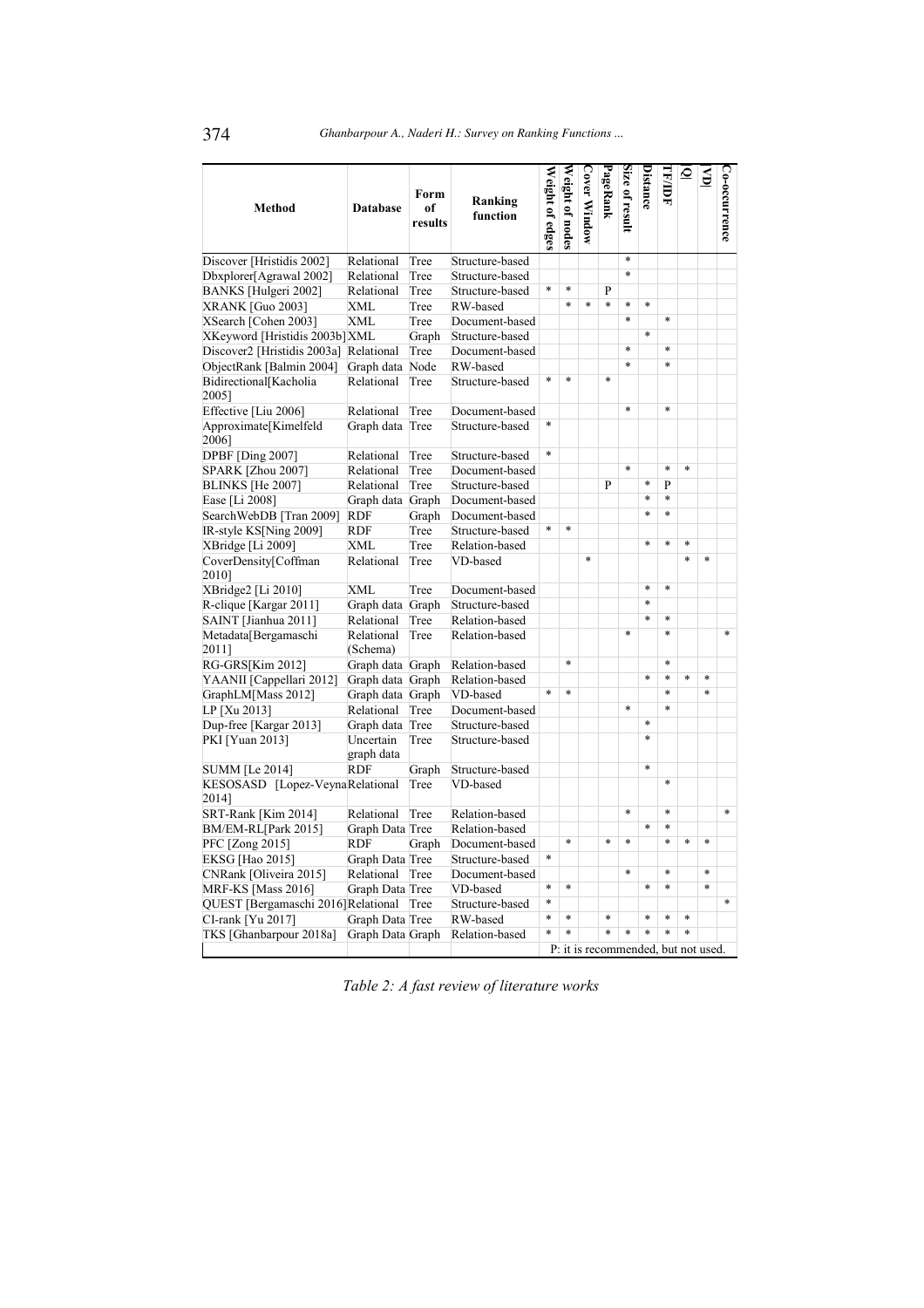

*Figure 6: The categorization of ranking functions.* 

#### **4.1 Structure-based Ranking Functions**

The compactness of results is the matter focused by this group of ranking functions. These functions mainly employed the number of nodes and the weight of edges to measure the compactness of results.

### **4.1.1 Node-based Ranking Functions**

Discover [Hristidis 2002] and DBxplorer [Agrawal 2002] simply measured the results compactness based on the size of results (the number of nodes). These works were developed to search over relational databases. They generate results in the form of subtrees in which any node shows a table and any edge represents a join between the corresponding tables. The score of result  $R<sub>T</sub>$  is determined by reversing its size if it covers all the queried keywords else by zero. The top-ranked subtrees are then mapped to SQL queries to be run on a SQL server and retrieve the final results. The ranking functions in these works were actually designed based on the join cost in the database.

The work [Fakas 2011] was also proposed over relational databases. In this work, the affinity of tuples to the corresponding table, the number of nodes in the result, and the importance of these nodes were contributed in the ranking of results. A result tree  $R<sub>T</sub>$  is scored using this method as follows:

$$
S(R_T, Q) = \frac{\sum_{n_i \in R_T} Im(n_i) \times Af(n_i)}{\log(|R_T|) + 1}
$$
\n<sup>(7)</sup>

where  $Im(n_i)$  shows the impotance of node  $n_i$  and  $Af(n_i)$  shows the affinity of  $n_i$  to the corresponding table.

#### **4.1.2 Edge-based Ranking Functions**

The ranking functions in [Ding 2007] [Ning 2009], [Hao 2015] [Bergamaschi 2016] were defined in the setting equivalent to the Steiner-tree problem. According to the semantic of Steiner tree, a result is scored by the total edge weight of the result tree; each edge has its weight counted only once. In [Ning 2009], the weight of an edge  $e_{uv}$  typed t was defined as  $w(e_{uv}) = w(t) \cdot \log(1 + \text{Degree}(u, t))$ , where  $w(t)$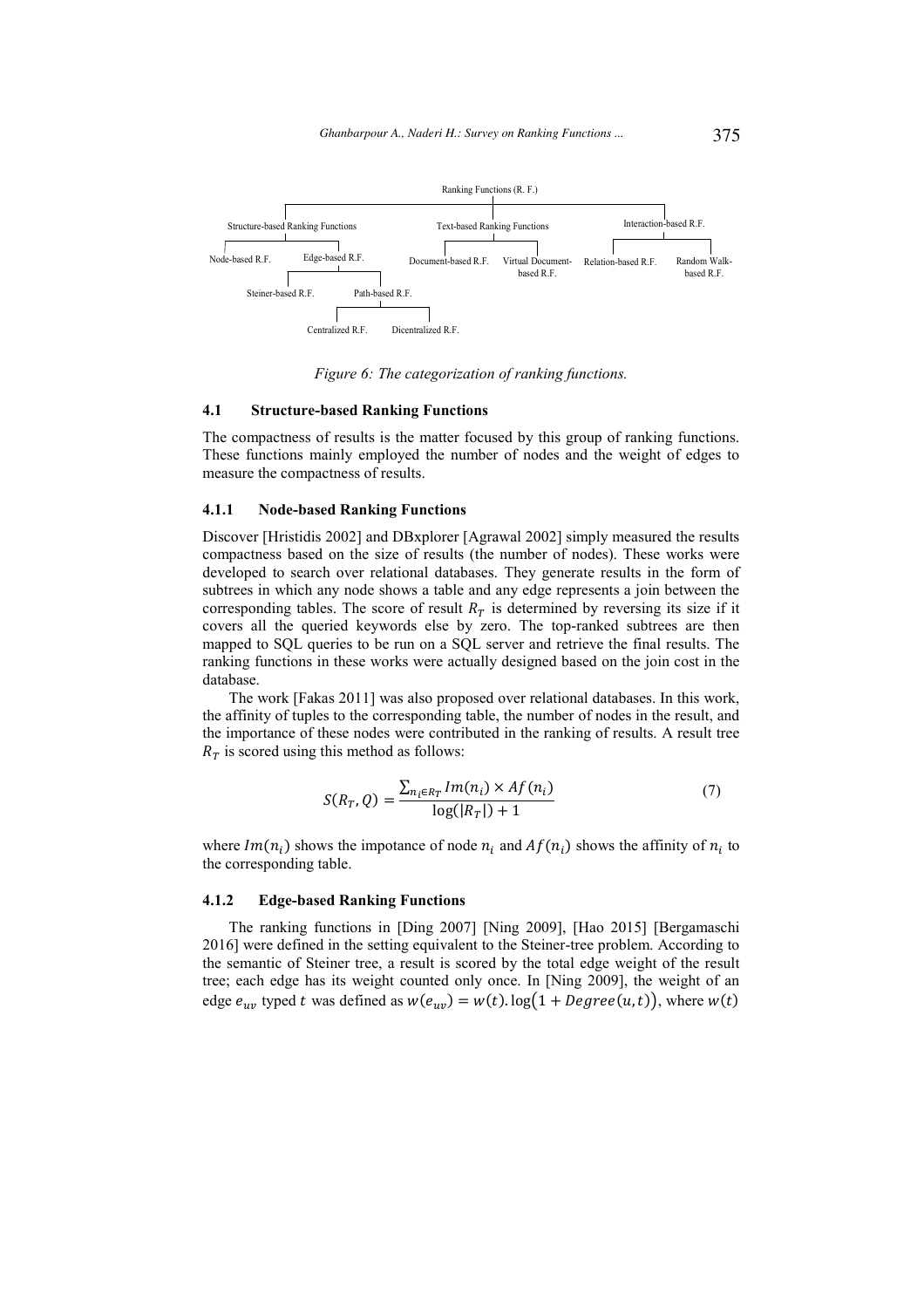shows the weight of type t, and  $Degree(u, t)$  shows the number of links typed t from  $u$ . This work didn't discuss how weighting the types. The weights of edges in [Ding] 2007] were determined in the same way as [Ning 2009], except that no type was assumed for the edges. In [Hao 2015], the edges were weighted by a uniform distribution in the range of (0, 1.0]. In QUEST [Bergamaschi 2016], the weight of an edge was defined based on the mutual information and entropy of the endpoint terms to show the co-occurrence of these terms.

Ranking results based on the Steiner weights is in line with ranking based on the node-based weights, but it is more accurate. More precisely, adding a node to a result tree is equivalent to adding an edge to the tree and both lead to increasing the result's weight. However, adding different edges to a result tree increases its Steiner weight differently, while adding a node to the result always increases its node-based weight by one. It means the more distinction power of the Steiner weights than the nodebased weights to rank results. However, the insensitivity of the Steiner weighting to how the connectivity of nodes in the result's structure makes this way of weighting also insufficient to rank results. For instance, the Steiner weight of a star-shaped result and a line-shaped result with the same number of nodes is equal if the weights of their edges are taken from the same set.

To score each result in BANKS [Hulgeri 2002], a backward edge  $e(v, u)$  is created for each edge  $e(u, v)$ . The direct edge  $e(u, v)$  is assigned a weight of one and its backward edge  $e(v, u)$  is weighted proportionally to the number of links to v from the nodes of the same type as  $u$ . The weight of each edge is normalized by dividing to the minimum weight of the graph's edges  $(w_{\text{min}})$  as  $\text{Escore}(e) = \log(1 +$  $w(e)/w_{min}$ ). On the other hand, the prestige of a node  $v$  ( $N(v)$ ) is defined proportional to its degree and normalized by the highest degree in the graph as  $Nscore(v) = log(1 + N(v)/N_{max})$ . The overall relevance score of a result is calculated in two ways as follows; in both, a factor  $\lambda$  controls the relative effect of the edges and nodes scores.

$$
S_1(R_T) = (1 - \lambda) \frac{1}{1 + \sum_{e \in R_T} Escore(e)} + \lambda \frac{\sum_{v \in R_T} Nscore(v)}{|V|}
$$
(8)

$$
S_2(R_T) = \frac{1}{1 + \sum_{e \in R_T} Escore(e)} \times \left(\frac{\sum_{v \in R_T} Nscore(v)}{|V|}\right)^{\lambda}
$$
(9)

Bidirectional method [Kacholia 2005] used the same function as  $Eq. (9)$  to rank results, except that it used a biased version of Pagerank [Brin 2012] to determine the prestige of nodes.

Another group of methods focused on the length of paths in results to score them. These methods could be examined in two groups, the centralized methods and the decentralized ones. In the centralized methods [He 2007, Yuan 2013, Le 2014, Park 2015], a result is weighted by summing on the shortest distances from the root node to the other result's nodes. This way of weighting (named as distinct root-based semantics) is a relaxed form of Steiner-based semantics defined for the tree-shaped results [Yu 2010]. In the decentralized methods, the results are weighted by summing on the shortest distances between different pairs of nodes. In [Hristidis 2003b, Kargar 2011, Kargar 2013], the weight of a result was determined by summing on the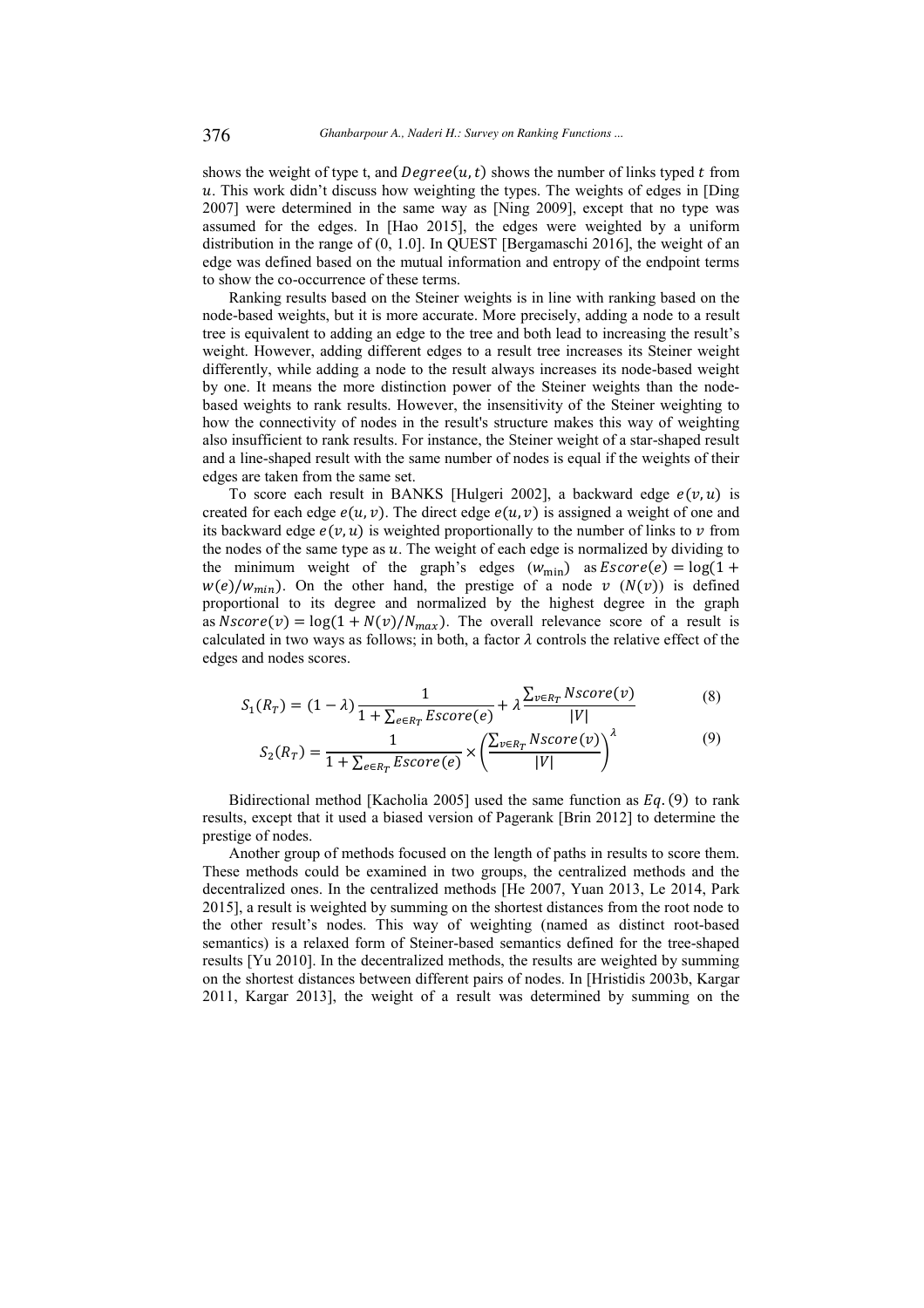shortest distances between the pairs of keyword nodes in the result. In these methods, the weight of each edge was set to one.

#### **4.2 Text-based Ranking Functions**

In fact, there is no ranking function in keyword search which exclusively focused on the text of results to score them. However, in this section, we review the ranking functions which their main focus is on the text of results, such that their score to a result could be interpreted as a normalized text score. The main idea of these works is to utilize the successful ranking techniques of Web information retrieval (IR) in the context of keyword search.

### **4.2.1 Document-based Ranking Functions**

In these methods, the nodes of graph are assumed as documents and the keywords are weighted based on their popularity in the documents. TF/IDF and its variants are the main measures employed in these methods for weighting keywords. Assume that  $TScore(R, Q)$  shows the TF/IDF-based weight of result R and is defined as follows:

$$
TScore(R,Q) = \sum_{q_i \in Q} \sum_{D \in R} T(q_i, D)
$$
\n(10)

where  $D$  shows a document in the result, on which the TF/IDF scores are calculated and  $T(q_i, D)$  shows the TF/IDF weight of keyword  $q_i$  in document D, discussed in [Section 3.1].

In [Hristidis 2003a], the results of a keyword query are joining trees of tuples. In this work, the text of any attribute in each tuple was assumed as a document to be used in the calculation of *TScore* (Eq. 10). Accordingly, result  $R<sub>T</sub>$  was scored by *TScore*( $R<sub>T</sub>$ ) divided by the size of  $R<sub>T</sub>$ . This score could be interpreted as the result's textual score normalized by the number of nodes. The ranking function in [Xu 2013] is similar to that of [Hristidis 2003a] except that the text of each tuple was assumed as a document to use in the calculation of TScore.

The authors of [Liu 2006] believed that using the raw size of results, similar to that used in the two previous methods, can be sub-optimal, especially for the ranking of results involving multiple nodes. For example, consider result  $R_{T_1}$  with three nodes each of which covering one of the queried keywords with the weights of  $w_1$ . On the other hand, consider answer  $R_{T_2}$  with one node covering just one of the queried keywords with the weight of  $w_2$  where  $(w_2 > w_1)$ . Based on the two previous methods [Hristidis 2003a, Xu 2013],  $R_{T_2}$  is ranked incorrectly ahead of  $R_{T_1}$ . To solve this problem, the normalized size of results was defined in [Liu 2006] as follows:

$$
Nsize(R_T) = (1 - s) + s * \frac{size(R_T)}{avgsize}
$$
\n(11)

where *avgsize* shows the average size of all the retrieved results for the query. This score is then normalized again by dividing to the maximum TF/IDF weight of the keywords covered by the result.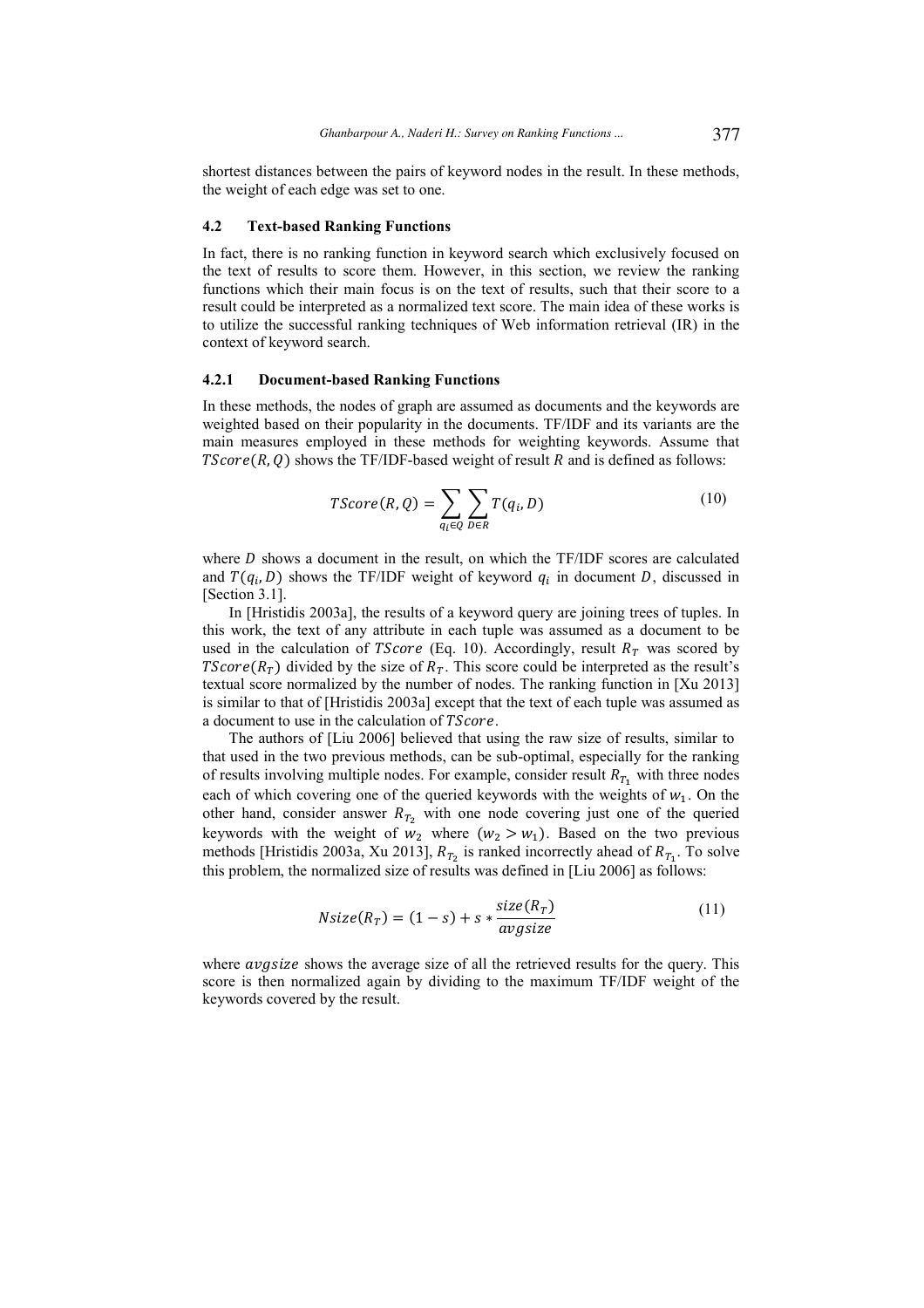XSearch [Cohen 2003] used the vector space model to calculate the textual relevance of results to the queries of an XML database. In this method, the textual similarity between query Q and result  $R_T$ ,  $Sim(R_T, Q)$ , was defined as the sum of the cosine distances between the textual vectors associated with the nodes of  $R<sub>T</sub>$  and the textual vector associated with the query Q. The overall score of  $R<sub>T</sub>$  was defined by XSearch as follows:

$$
S(R_T, Q) = \frac{Sim(R_T, Q)^{\alpha}}{size(R_T)^{\beta}} \times (1 + \gamma \times anc\_des(R_T))
$$
\n(12)

where  $anc\_des(R_T)$  shows the number of unordered pairs of  $R_T$  that participate in an ancestor-descendent relationship in the examined XML tree. In XBridge2 [Li 2010], the textual weight of result was normalized by the distances of its nodes to the root node. The score of result tree  $R<sub>T</sub>$  was calculated by this method as follows:

$$
S(R_T, Q) = \frac{TScore(R_T, Q)}{\sum_{i=1}^n (dist^*(r, n_i) - \theta)^\gamma}
$$
(13)

Where  $\theta$  is the total number of times that the edges repeat on the path from r to each node  $n_i$  in the XML tree;  $\gamma$  is a parameter to balance the impact of the structure to the overall score (its default value is 2), and  $dist^*(r, n_i)$  is an adapted distance between node  $n_i$  and root node r. TScore in this equation is calculated using TF/IEF measure discussed in [Section 3.1].

In [Oliveira 2015], results were ranked based on a probabilistic Bayesian model. In this method, a base vector was considered for each attribute stored in the database to represent its values. The weight of any keyword was determined by TF/IAF weighting discussed in [Section 3.1]. Similarly, a query vector was considered to represent the values of attributes in the query. The overall score of a result was calculated by multiplying the cosine of angles between the result's base vector and the query vector, divided by the size of the result and the number of unique terms in the attributes.

## **4.2.2 Virtual document-based Ranking Functions**

These methods view the graph as a set of overlapping subgraphs. Any of subgraphs is mapped to a virtual document (VD) by concatenating the textual content of its nodes. A relevance score is assigned to each virtual document using the text-based factors (e.g. TF/IDF). The scores of VDs are then combined to determine the final score of result.

In [Lopez-Veyna 2014], the text of a node (tuple) in addition to the texts of its child nodes, the text of its parent, and the texts of its siblings were integrated into a tuple unit (TU). From each tuple unit, several virtual documents were extracted after removing redundant information. Any of virtual documents was indexed as a single document to be used in the search process. In this work, a virtual document covering all of the queried keywords was considered as a relevant result to the query and scored based on summing on the TF/IDF weights of its covered keywords.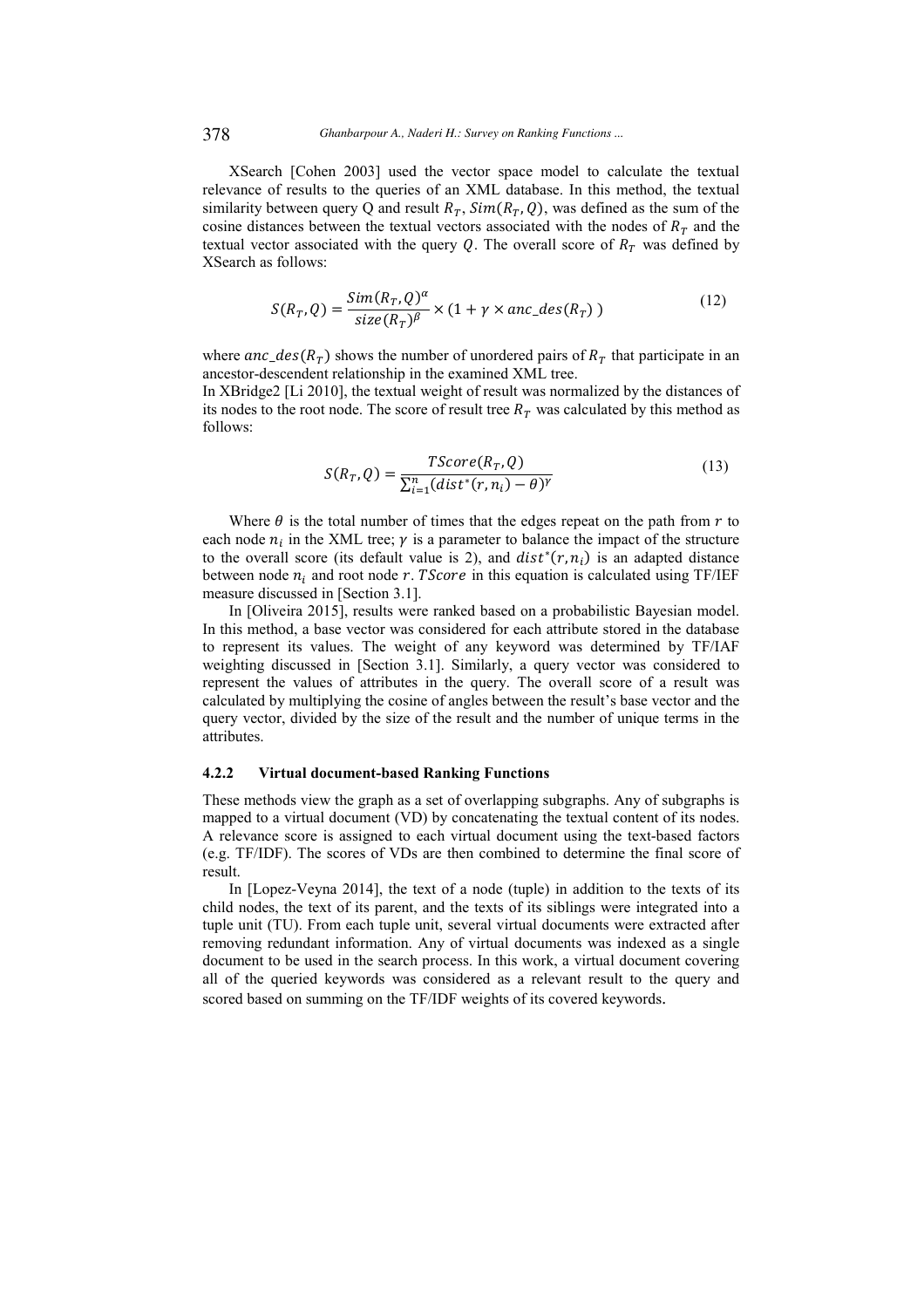In [Mass 2012], the whole of a result was mapped to a virtual document by concatenating the texts of all its nodes. In this work, two fields were imagined for any node: title and content. Accordingly, the constructed VD comprises two fields of title  $(vd_{tit})$  and content  $(vd_{cnt})$ . These fields were separately scored using language models as follows:

$$
R(Q, vd_f) = \sum_{q_i \in Q} \left( \ln\left( (1-\lambda)P(q_i|vd_f) + \lambda P(q_i|G) \right) \right) \tag{14}
$$

where f is either content or title and  $P(q_i|vd_f)$  is the probability of selecting keyword  $q_i$  from  $vd_f$ , which is calculated as  $P(q_i|vd_f) = tf(q_i, vd_f)/|vd_f|$ .

The value of  $R(Q, vd_f)$  was then normalized by its maximum value over all of the top-k retrieved results and named as  $S_{ir}(Q, vd_f)$ . The text-based score of the result (with virtual document  $vd$ ) was calculated as a linear combination, with parameter  $\alpha$ , on the two fields of vd as  $S_{ir}(Q, vd) = \alpha \times S_{ir}(Q, vd_{tit}) + (1 - \alpha) \times$  $S_{ir}(Q, vd_{cnt})$ . This score was then summed up linearly with the structural score of  $R_G$ to obtain its overall score. The structural score of a result was calculated by summing on the weights of its nodes and its edges. In this work, a node was weighted according to its degree and an edge was weighted based on the types of its endpoints.

In [Mass 2016], a result  $R_G$  also mapped to a virtual document with two fields title and content. The authors of this paper applied a Markov random field (MRF) model to rank results based on their query-dependent and query-independent features. Consider result  $R_G$  which was mapped to virtual document vd. The score of  $R_G$  was defined using MRF as follows:

$$
S(R_G, Q) = \sum_{q_i \in Q} [\lambda_t f_t(q_i, vd) + \lambda_c f_c(q_i, vd)]
$$
  
+ 
$$
\sum_{\substack{q_i, q_{i+1} \in Q \\ \{q_i, q_{i+1}\} \in Q}} [\lambda'_t f_t'(q_i, q_{i+1}, vd) + \lambda'_c f_c'(q_i, q_{i+1}, vd)]
$$
  
+ 
$$
\lambda_t f_L(R_G)
$$
 (15)

The parameters  $\lambda_t$ ,  $\lambda_t'$ ,  $\lambda_c$ ,  $\lambda_c'$  and  $\lambda_t$  are nonnegative constants which their sum is 1. The functions  $f_t(q_i, vd)$  and  $f_c(q_i, vd)$  show the unigrams of title and content of *vd.* Similarly,  $f_t'(q_i, q_{i+1}, \nu d)$  and  $f_c'(q_i, q_{i+1}, \nu d)$  show unordered bigrams of title and content of  $vd$ . All of these functions are absolutely text-based ones which are calculated based on the frequencies of terms in the fields of  $vd. f_L(R_G)$  is a queryindependent structural function which was calculated based on the degrees of nodes. According to this function, a result containing nodes with higher degree relative to the degrees of their siblings receives the higher structural score than the other results. This way of thinking is rooted in the underlying PageRank assumption that the more important websites are those that received more links from the other websites. This assumption may be true for the homogenous networks such as Web, but not about heterogeneous ones in which there are nodes of different types. For example, in a relational graph, the degree of intermediary nodes is often very higher than that of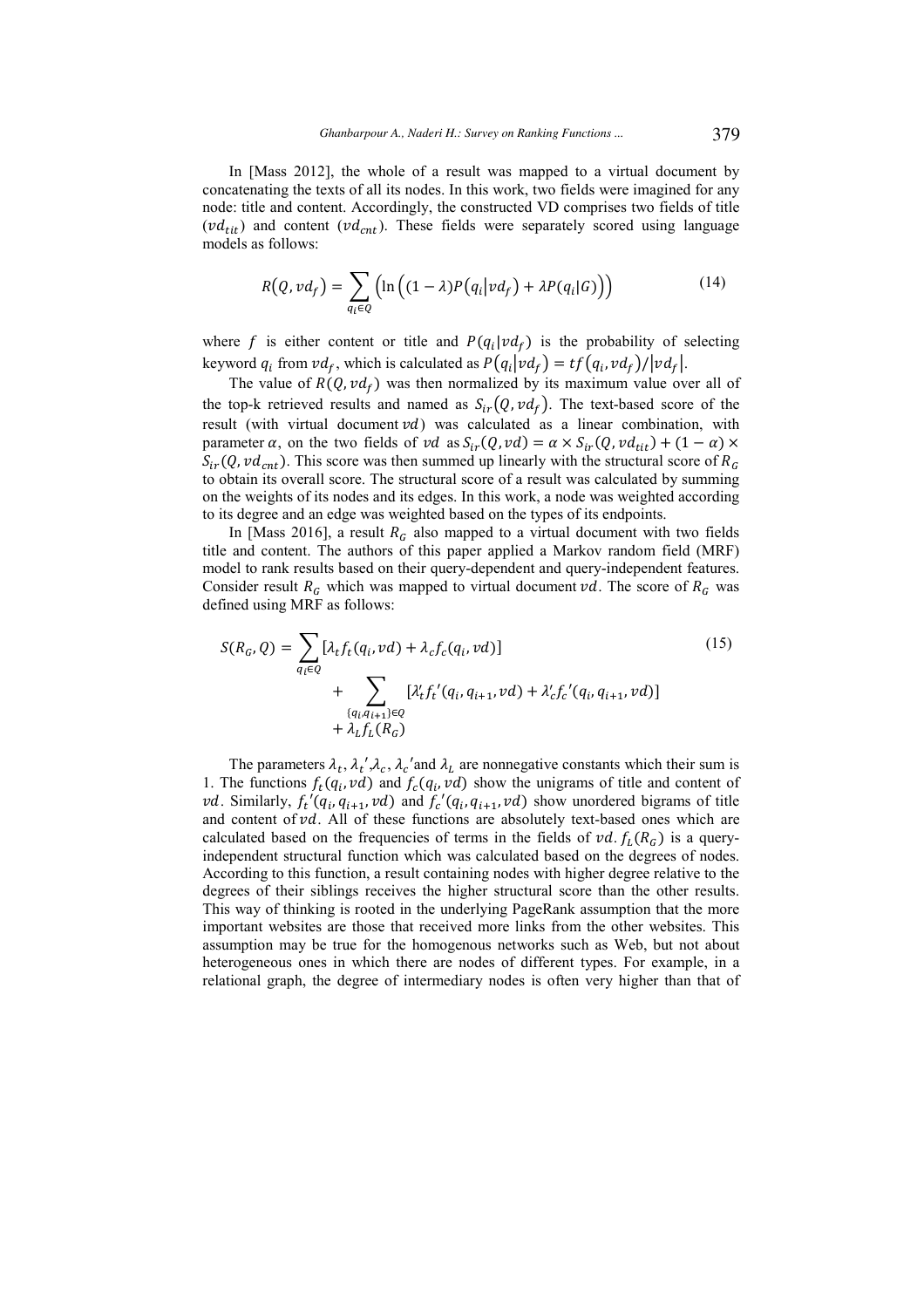entity nodes, while these nodes usually contain no text and only serves as connectors. In such graphs, binding the result's score to the intermediary node seems not logical.

### **4.3 Interaction-based Ranking Functions**

This group of functions scores results based on the distribution of keywords in their nodes and the effects of the nodes on each other. These ranking functions could be grouped into two classes (according to Fig. 6): relation-based ones which were defined based on the pairwise effect of nodes on each other, and random walk-based ranking functions which were defined based on the global effect of nodes on each other in a result.

### **4.3.1 Relation-based Ranking Functions**

In this group of ranking functions, the importance of a keyword in a result is estimated based on its hosting node and the relations of this node to the other nodes of the result.

The authors of [Park 2015] aimed at retrieving results with strong coverage of queried keywords whose are located near to each other. The size of results was not a decisive ranking factor in this method. Accordingly, the relevance score of result  $R_T$ rooted at  $n_r$  was defined based on the top- $p$  relevant nodes to  $n_r$  as follows:

$$
rel(R_T, Q) = \sum_{(n_q, q_i) \in Top_p(n_r, Q)} rel_2(n_r, n_q) * rel_1(n_q, q_i)
$$
 (16)

where  $p$  is a constant integer greater than or equal to the query's size, and  $rel_2(n_r, n_q)$  and  $rel_1(n_q, q_i)$  are calculated using Eq. (2) and Eq. (1) respectively. Using this method, the relevance score of a result is calculated by summing on  $p$  $(p \geq |0|)$  elements with the highest TF/IDF and the lowest distances to the root node. Therefore, a result with the more number of strong keywords around its root node is ranked higher.

In [Jianhua 2011], the results were ranked based on their structural compactness from the database viewpoint and their textual relevance from the IR viewpoint. Based on this method, the IR-style score of node  $u$  with respect to query  $Q$  is computed by Eq. (17), where  $ku_{(q_i,u)}$  denotes the nearest neighbor of u containing  $q_i$ . This score is dependent on the distances of  $u$  to its nearest neighbors covering the queried keywords and the strength of keywords in these nodes.

$$
score_{IR}(u, Q) = \sum_{q_i \in Q} score_{IR}(u, q_i) = \frac{score_{IR}(ku_{(q_i, u)}, q_i)}{(dist(u, ku_{(q_i, u)}) + 1)^2}
$$
(17)

The above of the fraction in Eq. (17) is calculated by Eq. (3).

The DB-point score of node  $u$  is computed based on its IR-style relevance score affected by the distances of keywords on each other as follows: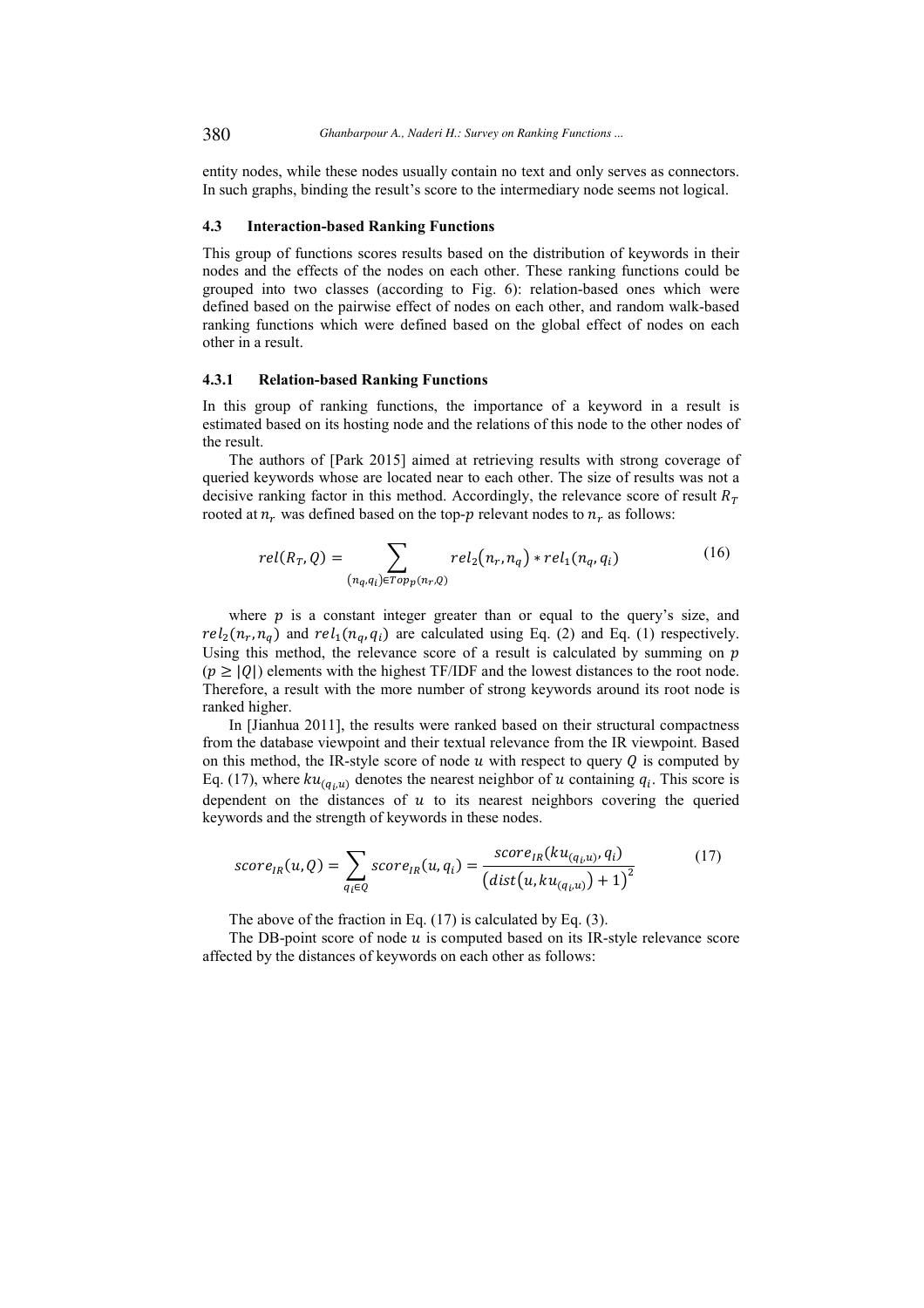*Ghanbarpour A., Naderi H.: Survey on Ranking Functions ...* 381

$$
score_{DB}(u, Q) = \sum_{1 \le i < j \le |Q|} REL < q_i, q_j
$$
\n
$$
> |u) * \left(score_{IR}(u, q_i) + score_{IR}(u, q_j)\right)
$$
\n<sup>(18)</sup>

where  $REL( $q_i, q_j > |u)$  is computed by Eq. (4).$ 

According to this method, any graph's node is initially considered as the root of a result and scored by summing up its IR-style score and DB-point score. Top-k nodes with the highest score are selected as the roots of top-k relevant results and ranked accordingly.

In [Ghanbarpour 2018a], the answers were weighted based on the influence of nodes on each other. The Influence of node  $u$  on node  $v$  was determined based on the content of  $u$ , the distance between  $u$  and  $v$ , and the importance of intermediate nodes located on the shortest path between  $u$  and  $v$ . This method employed language models to score each node  $u$  based on its textual content enriched with the neighborhood information. Using this method, the score of a result was determined by an aggregation on the scores of its nodes.

In [Kim 2012], the results were scored based on their adjacency matrix. To score a result, the eigenvector of its adjacency matrix was normalized by the  $L_1$  norm of this eigenvector. The resulted value was multiplied by a weight vector containing the textual relevancies of the result's nodes to the query. When calculating the eigenvectors, each node affects its neighbors in decreasing order of their distances. Therefore, the presented ranked list of results would be significantly biased toward the star-shaped results.

The ranking function in XBridge [Li 2009] is also a relation-based one defined over the results of an XML database, which are trees covering keywords in their leaves. To score such results, the weight of keywords and the closeness of keyword nodes to the root node were contributed. The weight of a keyword in the root node was computed by dividing the TF/ILF of the keyword in the corresponding leaf node divided by its distance to the root node. The result was scored by summing on the weights of keywords in the root node normalized by the number of queried keywords.

In SRT-Rank [Kim 2014], the semantic relation of nodes was estimated through functional dependencies. This work was defined over relational databases and presented join tuple trees (JTT) as results. The results were ranked based on SRTscores computed over semantic units named as SRT. An SRT is a maximal subtree of JTT, in which the set of relations has the functional dependency to each other. It means a tuple in one relation uniquely determines tuples in the other relations. Any result was scored in the high-level of scoring based on reversing the number of its SRTs. This work allowed to use any ranking function to rank each group of results with the same SRT-score.

In [Ghanbarpour 2018b], a result was modeled based on a wide range of features including the content of nodes, the proximities of nodes and the importance of both keyword nodes and intermediate nodes. The results of a query are initially ranked based on their models. In the second step, the ranking is modified based on the pseudo-feedback model. In this step, a query model is estimated based on the term locality and importance evidence to assign more weights to terms of relevant results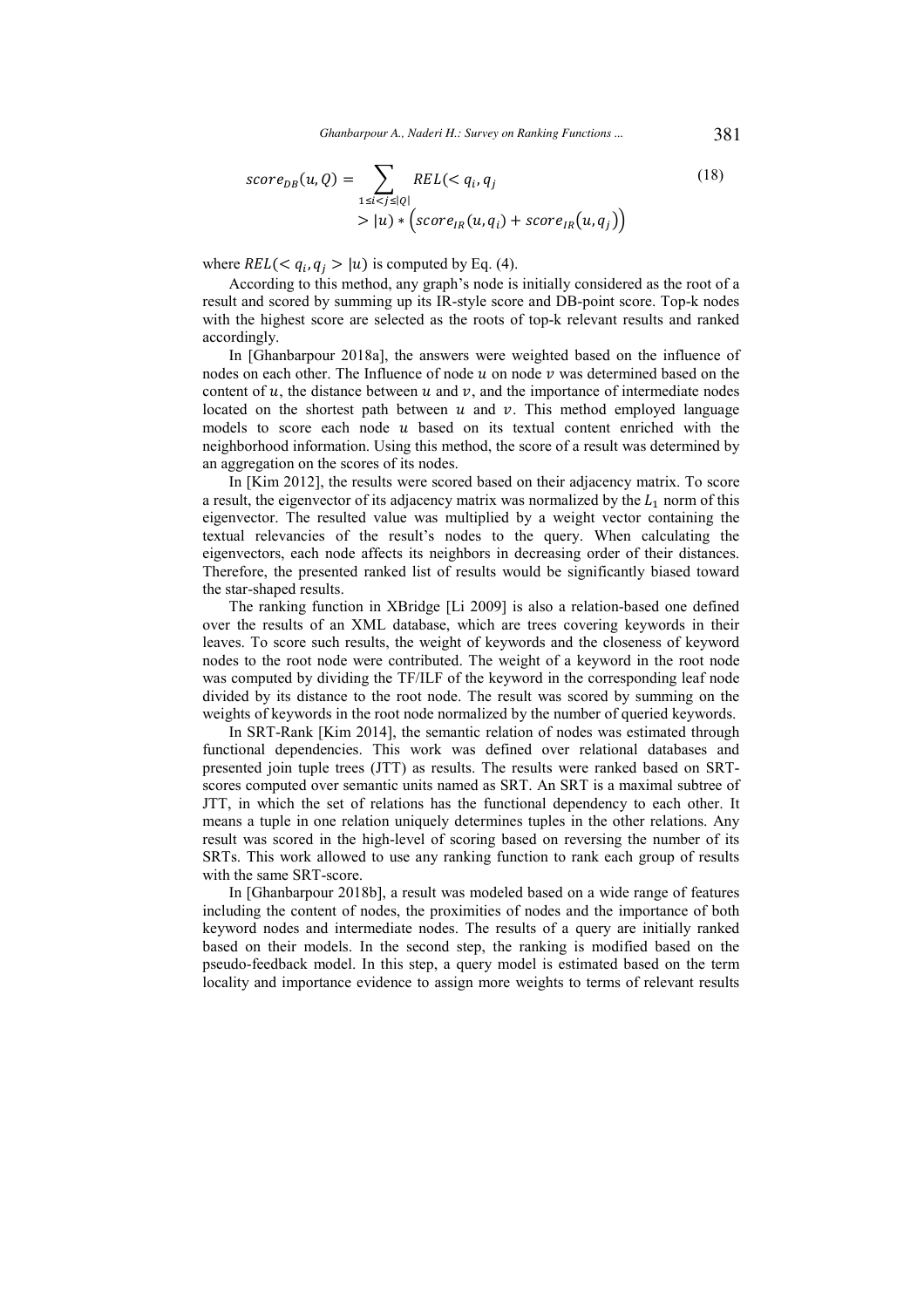that are in the nodes covering keywords and are more likely to be consistent with the node topic. The results are then ranked again based on the estimated query model.

### **4.3.2 Random Walk-based Ranking Functions**

This group of methods utilized the random walk models to estimate the relevance of results to the query. XRANK [Guo 2003] proposed ElemRank for this purpose. ElemRank is similar to Google's PageRank, but it was calculated at the granularity of an element in the nested structure of the base XML. Suppose result  $R<sub>T</sub>$  rooted at node r and contains keyword nodes  $\{v_1, v_2, ..., v_{|Q|}\}$  each covering at least a unique keyword of the query. This result is scored based on ElemRank of nodes as follows:

$$
S(R_T, Q) = p(r, v_1, v_2, ..., v_{|Q|}) \times \sum_{i=1}^{|Q|} (Elementank(v_i) \times decay^{dist(v_i, r) + 1})
$$
(19)

where  $decay$  is a parameter set to a value in the range of  $[0,1]$ , and  $p(r, v_1, v_2, ..., v_{|Q|})$  is a measure of keyword proximity that can be any function that ranges from 0 to 1. It should be noted that if some nodes cover the same keyword, a max or sum function is employed for integrating them. The ranking function of XRANK was also employed in [Xu 2005, Li 2007] to rank the result set of queries. In [Balmin 2004], the score of node  $n_i$  with respect to query Q was defined as a combination of two scores: the global ObjectRank of  $n_i$  and the keyword-specific ObjectRank of  $n_i$  which was calculated based on  $Q$  as follows:

$$
r^{q_1,\dots,q_{|Q|}}(n_i) = \prod_{i=1,\dots,|Q|} (r^{q_k}(n_i))^{g(q_k)} \tag{20}
$$

Where  $r^{q_k}(n_i)$  is the global ObjectRank of node  $n_i$  with respect to keyword  $q_k$ , which is calculated based on a similar formula as PageRank one by starting from the keyword nodes containing  $q_k$ . In [Balmin 2004], the exponent  $g(q_k)$  was set to  $1/log(|K_{q_k}|)$  to prevent the skewness of ObjectRanks to the high frequent keywords. CI-Rank [Yu 2017] used a random walk message passing (RWMP) model to score results. In this model, any keyword node  $v_i$  generate a number of messages  $(r_{ii})$ proportional to the PageRank value of  $v_i$  and the number of keywords which has been covered by this node. The messages of a node stay in the node with probability  $\alpha$  and propagate to its neighbors with probability  $(1 - \alpha)$ . By assuming that a node with the least PageRank value ( $p_{min}$ ) produces only one message, the survival rate of node  $v_i$ is calculated as follows:

$$
d_j = 1 - (1 - \alpha)^{\hat{}} (1 + \log \left( \frac{p_j}{p_{\min}} \right))
$$
 (21)

On the other hand, the survival rate of node  $v_j$  is equal to  $d_j = f_{ij}/r_{ij}$ , where  $r_{ij}$ shows the number of  $v_i$  messages received at node  $v_j$ , and  $f_{ij}$  shows the number of  $v_i$ messages left  $v_j$ . The number of  $v_i$  messages received in node  $v_k$  through node  $v_j$  is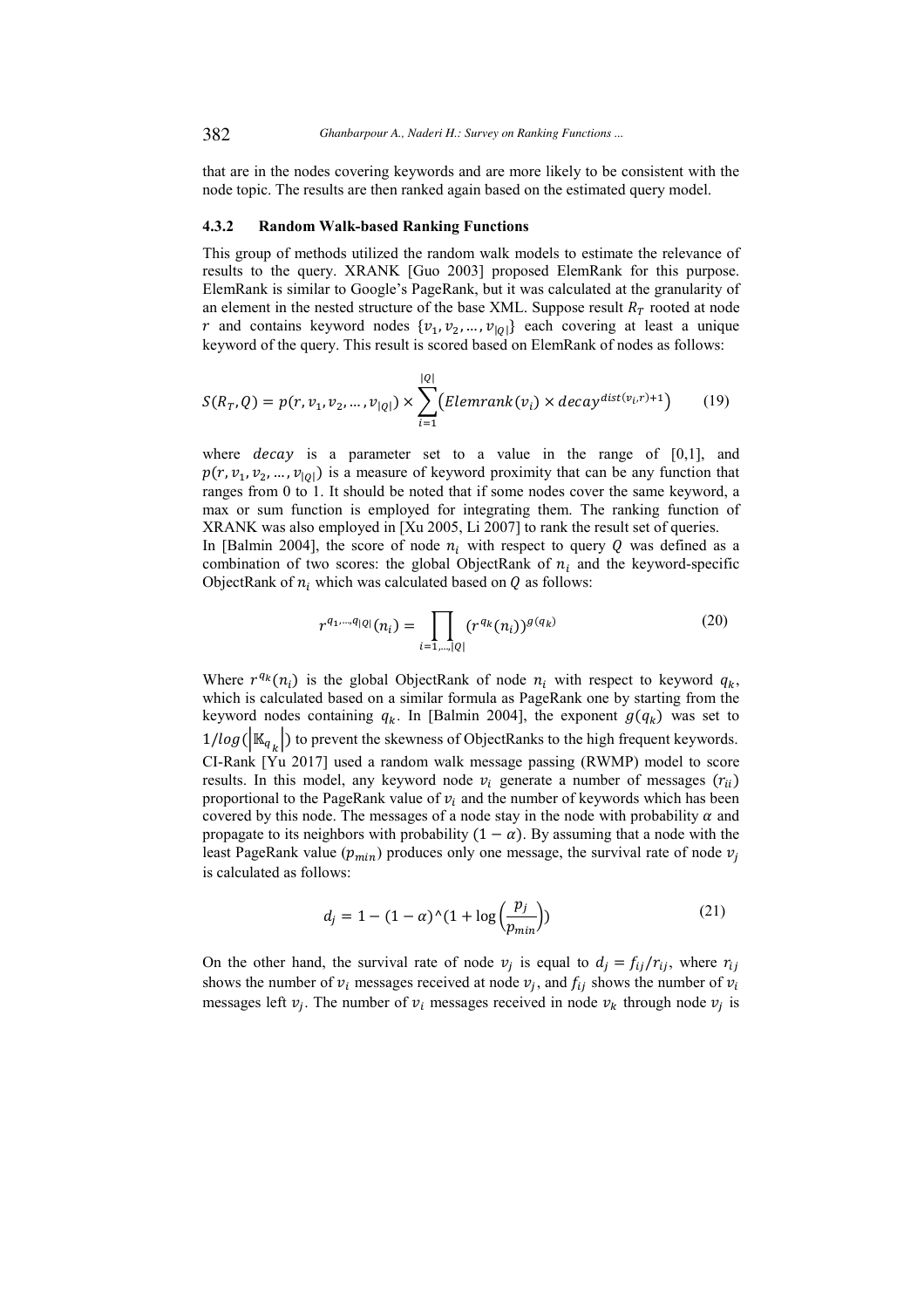proportional to the number of  $v_i$  messages left  $v_j$  and the weight of the link between  $v_j$  and  $v_k$ . In CI-Rank, the score of node  $v_i$  was defined as the minimum value of  $f_{ij}$ which received from any keyword node  $v_i$ . A result was scored by aggregating the scores of its nodes divided by the number of these nodes. As it is evident, CI-Rank has intelligently employed various factors including the importance of nodes, the weight of edges, the proximity of nodes and the degree of nodes for ranking of results.

# **5 Discussion**

The ranking of results is a challenging problem in the context of keyword search, which has not been discussed well in the literature. The results of a keyword query over a database are connected structures with labeled elements. Structurally processing of these results for the ranking purpose is as important as textually processing of them. The existing structure-based ranking functions such as the functions based on Steiner-based semantics or distinct root-based semantics tried to reflect the size and structure of results in their relevance scores. However, they have not been successful in providing a high-quality ranked list of results. More precisely, the exclusive emphasis of these functions on the structural properties of results made them unable to differentiate among the textually different results which are organized under the same structure. For example, consider the answers shown in [Fig. 7], which have been retrieved for query  $Q = \{a, b, c\}$ . The subscript of each keyword in this figure shows the term frequency of the keyword in the corresponding node. Two results  $A_2$  and  $A_3$  in this figure receive the same score under the structure-based ranking functions because they are structurally similar. The results of a comprehensive study on the structural factors in [Coffman 2011] also confirm the inadequacy of using structural properties in the ranking of keyword search results.



*Figure 7: Some sampled results to query*  $Q = \{a, b, c\}$ *.* 

The text-based ranking functions mainly concentrated on the textual properties of results to rank them. Although the effectiveness of such ranking function was proved for keyword search over the Web, they are not successful in the ranking of keyword search results. The relevance score of a result according to these functions is intrinsically a text-based score normalized by the number of textual units contributed in the score calculations. The main weakness of this group of functions is ignoring how the connectivity of nodes in a result. This omission causes that they could not be effective in differentiating among results with different structures, which have the same textual scores and the same number of nodes (or the same number of textual units). For example, results  $A_1$ ,  $A_2$  and  $A_4$  in [Fig. 7] receive the same score using the text-based ranking functions.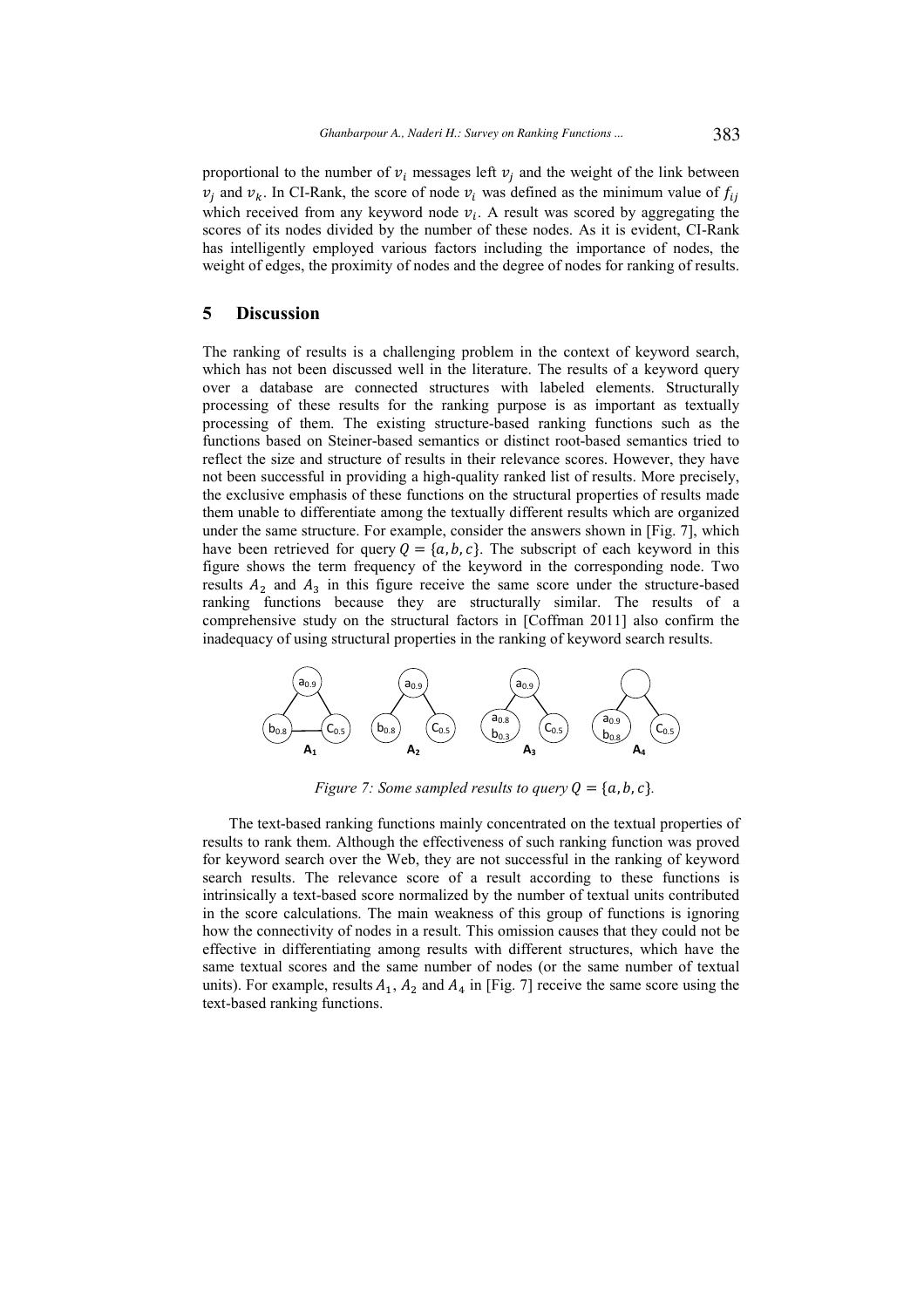A group of ranking functions were defined based on a combination of structurebased and text-based scores of results. Although a wide range of textual and structural features are employed by these functions to score results, they are unable to distinct results which covers a same set of keywords and organized under the same structure (for example, answers  $A_2$  and  $A_4$  in [Fig. 7]). It is due to ignoring the interdependency of text and structure in interpreting the results of a keyword query. According to our studies, the most comprehensive group of ranking functions in the context of keyword search are the interaction-based ones which analyze keywords according to their position in the structure of the result and their distances to the other contained keywords in the result. It should be noted that these functions would be effective if they consider the local importance of keywords, the effect of distance on the relation of keywords, and the environmental factors such as the popularity of nodes in their definitions. The effectiveness of these functions could be improved by applying the semantic extraction tools such as query rewriting and query expansion. It could be also improved by employing the external information such as feedback of users or log stories. These potential issues are useful and interesting to investigate in further researches.

# **References**

[Agrawal, S., Chaudhuri, S. and Das, G. 2002] Agrawal, S., Chaudhuri, S. and Das, G.: "DBXplorer: A System for Keyword-Based Search over Relational Databases"; Proceedings of the 18th International Conference on Data Engineering, IEEE Computer Society, 5-16.

[Balmin, A., Hristidis, V. and Papakonstantinou, Y. 2004] Balmin, A., Hristidis, V. and Papakonstantinou, Y.: "Objectrank: authority-based keyword search in databases"; Proceedings of the 30th international conference on Very large data bases, VLDB Endowment/Toronto, Canada, 30, 564-575.

[Bergamaschi, S., Domnori, E., Guerra, F., Lado, R. T. and Velegrakis, Y. 2011] Bergamaschi, S., Domnori, E., Guerra, F., Lado, R. T. and Velegrakis, Y.: "Keyword search over relational databases: a metadata approach"; Proceedings of the 2011 ACM SIGMOD International Conference on Management of data, ACM/Athens, Greece, 565-576.

[Bergamaschi, S., Guerra, F., Interlandi, M., Trillo-Lado, R. and Velegrakis, Y. 2013] Bergamaschi, S., Guerra, F., Interlandi, M., Trillo-Lado, R. and Velegrakis, Y.: "QUEST: a keyword search system for relational data based on semantic and machine learning techniques"; Proceedings of the VLDB Endowment, 6, 12 (2013), 1222-1225.

[Bergamaschi, S., Guerra, F., Interlandi, M., Trillo-Lado, R. and Velegrakis, Y. 2016] Bergamaschi, S., Guerra, F., Interlandi, M., Trillo-Lado, R. and Velegrakis, Y.: "Combining user and database perspective for solving keyword queries over relational databases"; Information Systems, 55, (2016), 1-19.

[Bikakis, N., Giannopoulos, G., Liagouris, J., Skoutas, D., Dalamagas, T. and Sellis, T. 2013] Bikakis, N., Giannopoulos, G., Liagouris, J., Skoutas, D., Dalamagas, T. and Sellis, T.: "RDivF: Diversifying Keyword Search on RDF Graphs"; Research and Advanced Technology for Digital Libraries: International Conference on Theory and Practice of Digital Libraries, TPDL 2013, Valletta, Malta, September 22-26, 2013. Proceedings, T. Aalberg, C. Papatheodorou, M. Dobreva, G. Tsakonas and C. J. Farrugia, Springer Berlin Heidelberg/Berlin, Heidelberg (2013), 413-416.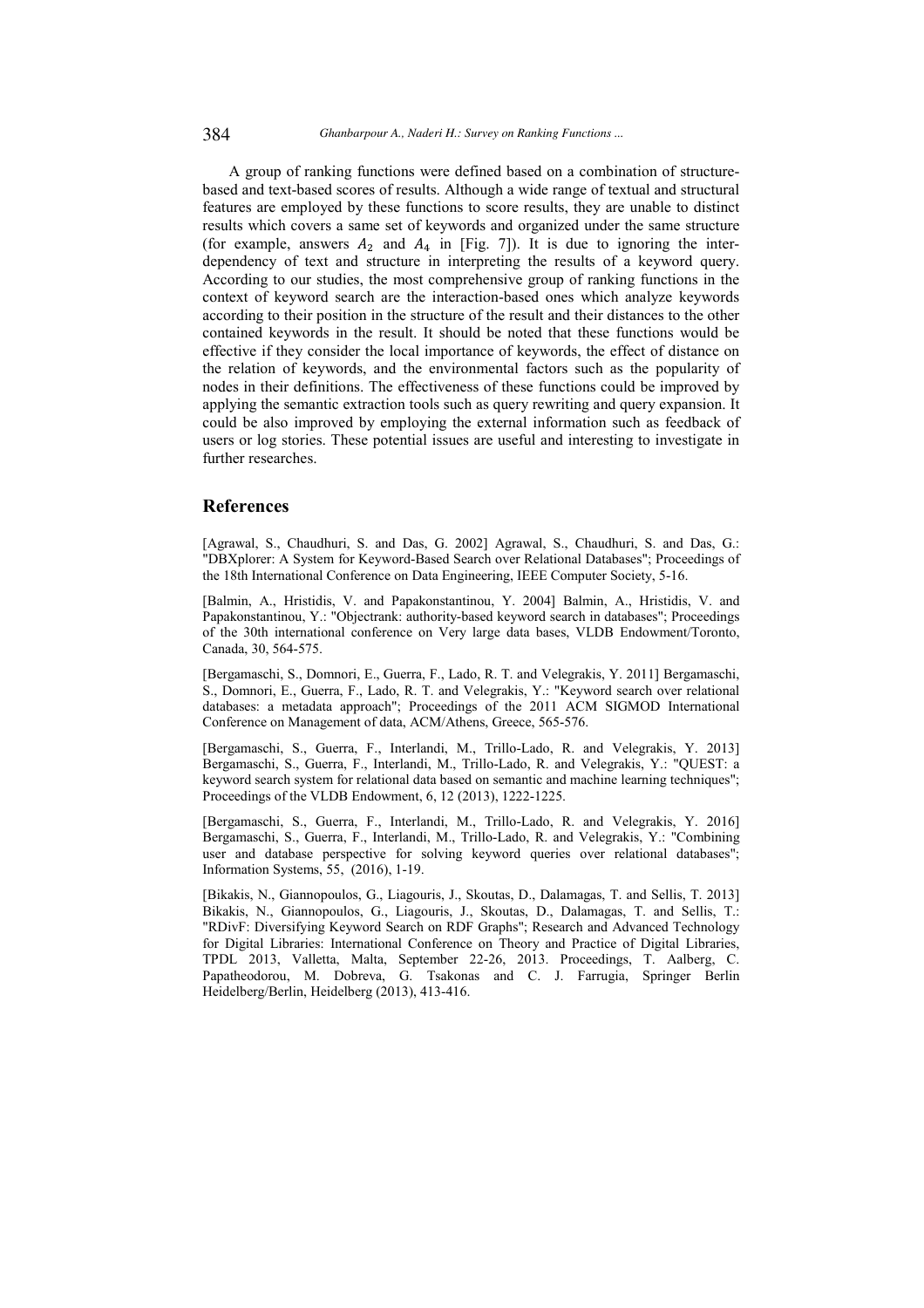[Bou, S., Amagasa, T. and Kitagawa, H. 2016] Bou, S., Amagasa, T. and Kitagawa, H.: "An Improved Method of Keyword Search over Relational Data Streams by Aggressive Candidate Network Consolidation"; Proceedings, Part I, 27th International Conference on Database and Expert Systems Applications, Springer-Verlag New York, Inc./Porto, Portugal, 9827, 336-351.

[Brin, S. and Page, L. 2012] Brin, S. and Page, L.: "The anatomy of a large-scale hypertextual web search engine"; Computer Networks, 56, 18 (2012), 3825-3833.

[Bron, C. and Kerbosch, J. 1973] Bron, C. and Kerbosch, J.: "Finding all cliques of an undirected graph"; Communications of the ACM, 16, 9 (1973), 575-577.

[Calado, P., da Silva, A. S., Laender, A. H. F., Ribeiro-Neto, B. A. and Vieira, R. C. 2004] Calado, P., da Silva, A. S., Laender, A. H. F., Ribeiro-Neto, B. A. and Vieira, R. C.: "A Bayesian network approach to searching Web databases through keyword-based queries"; Information Processing & Management, 40, 5 (2004), 773-790.

[Cappellari, P., Virgilio, R. D. and Roantree, M. 2012] Cappellari, P., Virgilio, R. D. and Roantree, M.: "Path-oriented keyword search over graph-modeled Web data"; World Wide Web, 15, 5-6 (2012), 631-661.

[Chen, L. J. and Papakonstantinou, Y. 2010] Chen, L. J. and Papakonstantinou, Y.: "Supporting top-k keyword search in xml databases"; Data Engineering (ICDE), 2010 IEEE 26th International Conference on, IEEE(2010), 689-700.

[Coffman, J. and Weaver, A. C. 2010] Coffman, J. and Weaver, A. C.: "Structured data retrieval using cover density ranking"; Proceedings of the 2nd International Workshop on Keyword Search on Structured Data, ACM/Indianapolis, Indiana, 1-6.

[Coffman, J. and Weaver, A. C. 2011] Coffman, J. and Weaver, A. C.: "Learning to rank results in relational keyword search"; Proceedings of the 20th ACM international conference on Information and knowledge management, ACM/Glasgow, Scotland, UK, 1689-1698.

[Cohen, S., Mamou, J., Kanza, Y. and Sagiv, Y. 2003] Cohen, S., Mamou, J., Kanza, Y. and Sagiv, Y.: "XSEarch: a semantic search engine for XML"; Proceedings of the 29th international conference on Very large data bases, VLDB Endowment/Berlin, Germany, 29, 45-56.

[Ding, B., Yu, J. X., Wang, S., Qin, L., Zhang, X. and Lin, X. 2007] Ding, B., Yu, J. X., Wang, S., Qin, L., Zhang, X. and Lin, X.: "Finding Top-k Min-Cost Connected Trees in Databases": 23rd International Conference on Data Engineering, IEEE(2007), 836-845.

[Fakas, G. J. 2011] Fakas, G. J.: "A novel keyword search paradigm in relational databases: Object summaries"; Data and Knowledge Engineering, 70, 2 (2011), 208-229.

[Gao, N., Deng, Z.-H., Jiang, J.-J. and YU, H. 2011] Gao, N., Deng, Z.-H., Jiang, J.-J. and YU, H.: "MAXLCA: a new query semantic model for XML keyword search"; Journal of Web Engineering, 11, 2 (2011), 131-145.

[Ghanbarpour, A. and Naderi, H. 2018a] Ghanbarpour, A. and Naderi, H.: "A Model-based Keyword Search Approach for Detecting Top-k Effective Answers"; The Computer Journal, (2018), doi:10.1093/comjnl/bxy056.

[Ghanbarpour, A. and Naderi, H. 2018b] Ghanbarpour, A. and Naderi, H.: "A model-based method to improve the quality of ranking in keyword search systems using pseudo-relevance feedback"; Journal of Information Science, (2018), doi: 10.1177/0165551518799637.

[Guo, L., Shao, F., Botev, C. and Shanmugasundaram, J. 2003] Guo, L., Shao, F., Botev, C. and Shanmugasundaram, J.: "XRANK: ranked keyword search over XML documents"; Proceedings of the 2003 ACM SIGMOD international conference on Management of data, ACM/San Diego, California, 16-27.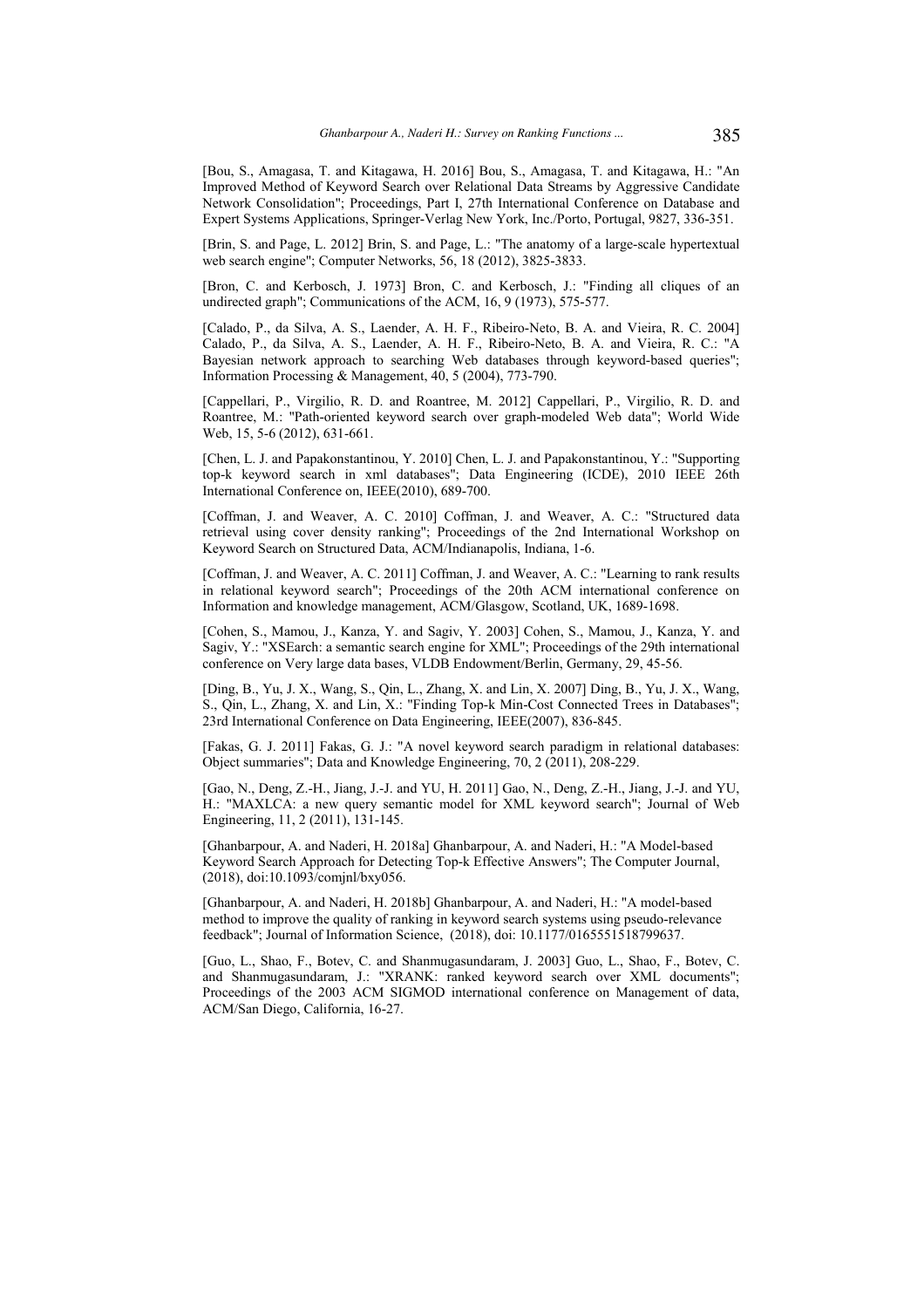[Han, S., Zou, L., Xu Yu, J. and Zhao, D. 2017] Han, S., Zou, L., Xu Yu, J. and Zhao, D.: "Keyword Search on RDF Graphs - A Query Graph Assembly Approach"; ArXiv e-prints, (2017), 227-236.

[Hao, Y., Cao, H., Qi, Y., Hu, C., Brahma, S. and Han, J. 2015] Hao, Y., Cao, H., Qi, Y., Hu, C., Brahma, S. and Han, J.: "Efficient keyword search on graphs using mapreduce"; Big Data (Big Data), 2015 IEEE International Conference on, IEEE(2015), 2871-2873.

[He, H., Wang, H., Yang, J. and Yu, P. S. 2007] He, H., Wang, H., Yang, J. and Yu, P. S.: "BLINKS: ranked keyword searches on graphs"; Proceedings of the 2007 ACM SIGMOD international conference on Management of data, ACM/Beijing, China, 305-316.

[Hristidis, V., Gravano, L. and Papakonstantinou, Y. 2003a] Hristidis, V., Gravano, L. and Papakonstantinou, Y.: "Efficient IR-style keyword search over relational databases"; Proceedings of the 29th international conference on Very large data bases, VLDB Endowment/Berlin, Germany, 29, 850-861.

[Hristidis, V. and Papakonstantinou, Y. 2002] Hristidis, V. and Papakonstantinou, Y.: "Discover: keyword search in relational databases"; Proceedings of the 28th international conference on Very Large Data Bases, VLDB Endowment/Hong Kong, China, 670-681.

[Hristidis, V., Papakonstantinou, Y. and Balmin, A. 2003b] Hristidis, V., Papakonstantinou, Y. and Balmin, A.: "Keyword proximity search on XML graphs"; Proceedings 19th International Conference on Data Engineering (Cat. No.03CH37405), (2003), 367-378.

[Hulgeri, A. and Nakhe, C. 2002] Hulgeri, A. and Nakhe, C.: "Keyword Searching and Browsing in Databases using BANKS"; Proceedings of the 18th International Conference on Data Engineering, IEEE Computer Society(2002), 431-440.

[Jianhua, F., Guoliang, L. and Jianyong, W. 2011] Jianhua, F., Guoliang, L. and Jianyong, W.: "Finding Top-k Answers in Keyword Search over Relational Databases Using Tuple Units"; IEEE Transactions on Knowledge and Data Engineering, 23, 12 (2011), 1781-1794.

[Kacholia, V., Pandit, S., Chakrabarti, S., Sudarshan, S., Desai, R. and Karambelkar, H. 2005] Kacholia, V., Pandit, S., Chakrabarti, S., Sudarshan, S., Desai, R. and Karambelkar, H.: "Bidirectional expansion for keyword search on graph databases"; Proceedings of the 31st international conference on Very large data bases, VLDB Endowment/Trondheim, Norway, 505-516.

[Kargar, M. and An, A. 2011] Kargar, M. and An, A.: "Keyword search in graphs: finding rcliques"; Proceedings of the VLDB Endowment, 4, 10 (2011), 681-692.

[Kargar, M. and An, A. 2014] Kargar, M. and An, A.: "Finding top-k, r-cliques for keyword search from graphs in polynomial delay"; Knowledge and Information Systems, 43, 2 (2014), 249-280.

[Kargar, M., An, A. and Yu, X. 2013] Kargar, M., An, A. and Yu, X.: "Efficient Duplication Free and Minimal Keyword Search in Graphs"; IEEE Transactions on Knowledge and Data Engineering, 26, 7 (2013), 1657 - 1669

[Kim, I.-J., Whang, K.-Y. and Kwon, H.-Y. 2014] Kim, I.-J., Whang, K.-Y. and Kwon, H.-Y.: "SRT-rank: Ranking keyword query results in relational databases using the strongly related tree"; IEICE TRANSACTIONS on Information and Systems, 97, 9 (2014), 2398-2414.

[Kim, S., Lee, W., Arora, N. R., Jo, T.-C. and Kang, S.-H. 2012] Kim, S., Lee, W., Arora, N. R., Jo, T.-C. and Kang, S.-H.: "Retrieving keyworded subgraphs with graph ranking score"; Expert Systems with Applications, 39, 5 (2012), 4647-4656.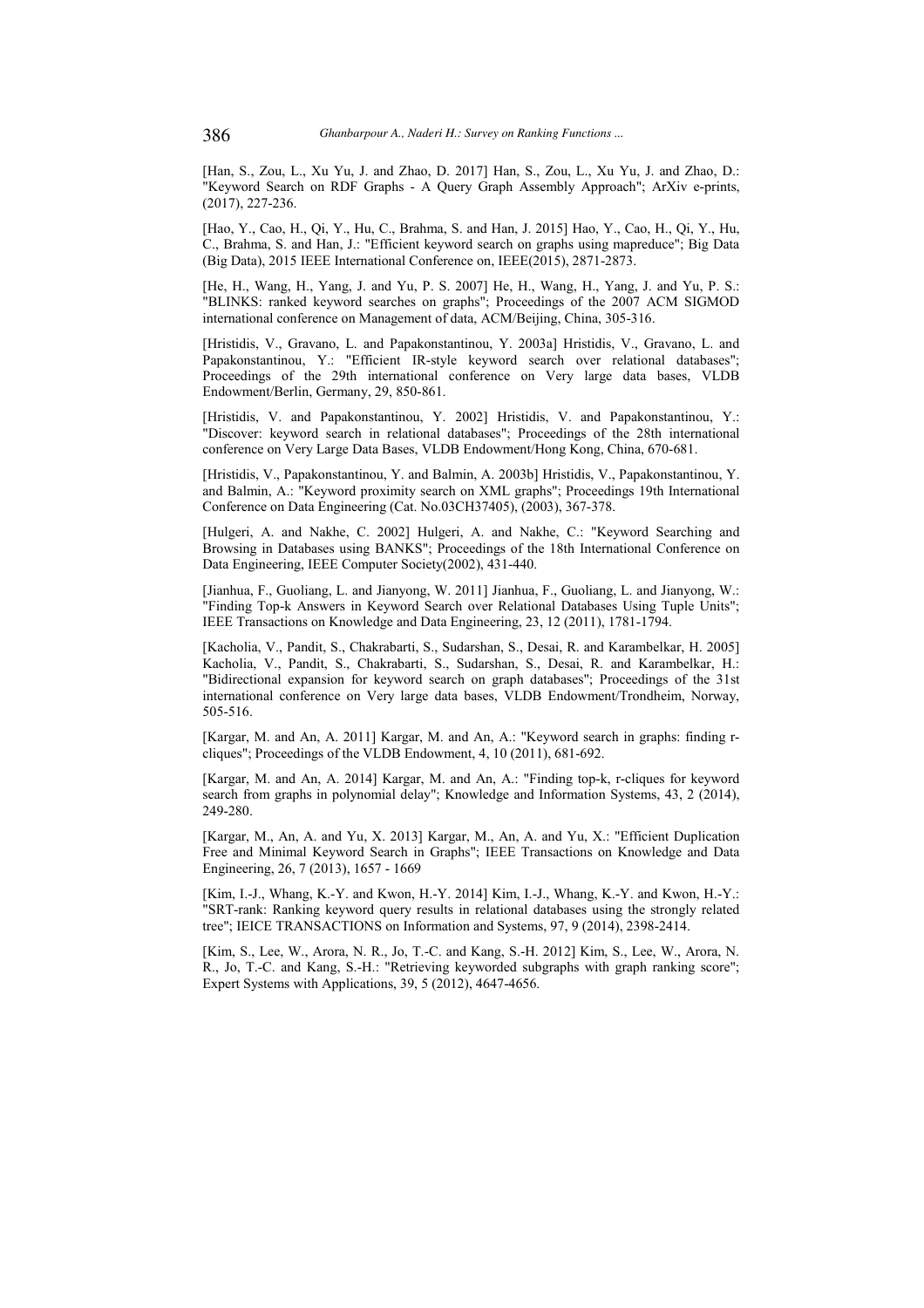[Kimelfeld, B. and Sagiv, Y. 2006] Kimelfeld, B. and Sagiv, Y.: "Finding and approximating top-k answers in keyword proximity search"; Proceedings of the twenty-fifth ACM SIGMOD-SIGACT-SIGART symposium on Principles of database systems, ACM/Chicago, IL, USA, 173-182.

[Kumar, R. and Tomkins, A. 2010] Kumar, R. and Tomkins, A.: "A characterization of online browsing behavior"; Proceedings of the 19th international conference on World wide web, ACM(2010), 561-570.

[Le, T. N., Bao, Z. and Ling, T. W. 2015] Le, T. N., Bao, Z. and Ling, T. W.: "Exploiting semantics for XML keyword search"; Data & Knowledge Engineering, 99, (2015), 105-125.

[Le, W., Li, F., Kementsietsidis, A. and Duan, S. 2014] Le, W., Li, F., Kementsietsidis, A. and Duan, S.: "Scalable keyword search on large RDF data"; IEEE Transactions on Knowledge & Data Engineering, 26, 11 (2014), 2774-2788.

[Li, G., Feng, J., Wang, J. and Zhou, L. 2007] Li, G., Feng, J., Wang, J. and Zhou, L.: "Effective keyword search for valuable lcas over xml documents"; Proceedings of the 16th ACM Conference on information and knowledge management, ACM/Lisbon, Portugal, 31-40.

[Li, G., Ooi, B. C., Feng, J., Wang, J. and Zhou, L. 2008] Li, G., Ooi, B. C., Feng, J., Wang, J. and Zhou, L.: "EASE: an effective 3-in-1 keyword search method for unstructured, semistructured and structured data"; Proceedings of the 2008 ACM SIGMOD international conference on Management of data, ACM/Vancouver, Canada, 903-914.

[Li, J., Liu, C., Zhou, R. and Ning, B. 2009] Li, J., Liu, C., Zhou, R. and Ning, B.: "Processing XML Keyword Search by Constructing Effective Structured Queries"; Advances in Data and Web Management, Springer Berlin Heidelberg, Berlin, Heidelberg (2009), 88-99.

[Li, J., Liu, C., Zhou, R. and Wang, W. 2010] Li, J., Liu, C., Zhou, R. and Wang, W.: "Suggestion of promising result types for XML keyword search"; Proceedings of the 13th International Conference on Extending Database Technology, ACM/Lausanne, Switzerland, 561-572.

[Li, Y., Yu, C. and Jagadish, H. V. 2004] Li, Y., Yu, C. and Jagadish, H. V.: "Schema-free XQuery"; Proceedings of the 30th international conference on Very large data bases VLDB Endowment/Toronto, Canada, 30, 72-83.

[Liu, F., Yu, C., Meng, W. and Chowdhury, A. 2006] Liu, F., Yu, C., Meng, W. and Chowdhury, A.: "Effective keyword search in relational databases"; Proceedings of the 2006 ACM SIGMOD international conference on Management of data, ACM/Chicago, USA, 563- 574.

[Liu, Z. and Chen, Y. 2011] Liu, Z. and Chen, Y.: "Processing keyword search on XML: a survey"; World Wide Web, 14, 5 (2011), 671-707.

[Liu, Z. and Cher, Y. 2008] Liu, Z. and Cher, Y.: "Reasoning and identifying relevant matches for XML keyword search"; Proceedings of the VLDB Endowment, 1, 1 (2008), 921-932.

[Lopez-Veyna, J. I., Sosa-Sosa, V. J. and Lopez-Arevalo, I. 2014] Lopez-Veyna, J. I., Sosa-Sosa, V. J. and Lopez-Arevalo, I.: "A low redundancy strategy for keyword search in structured and semi-structured data"; Information Sciences, 288, 0 (2014), 135-152.

[Mass, Y. and Sagiv, Y. 2012] Mass, Y. and Sagiv, Y.: "Language models for keyword search over data graphs"; Proceedings of the 5th ACM international conference on Web search and data mining, ACM/Seattle, Washington, USA, 363-372.

[Mass, Y. and Sagiv, Y. 2016] Mass, Y. and Sagiv, Y.: "Virtual Documents and Answer Priors in Keyword Search over Data Graphs"; EDBT/ICDT Workshops, (2016).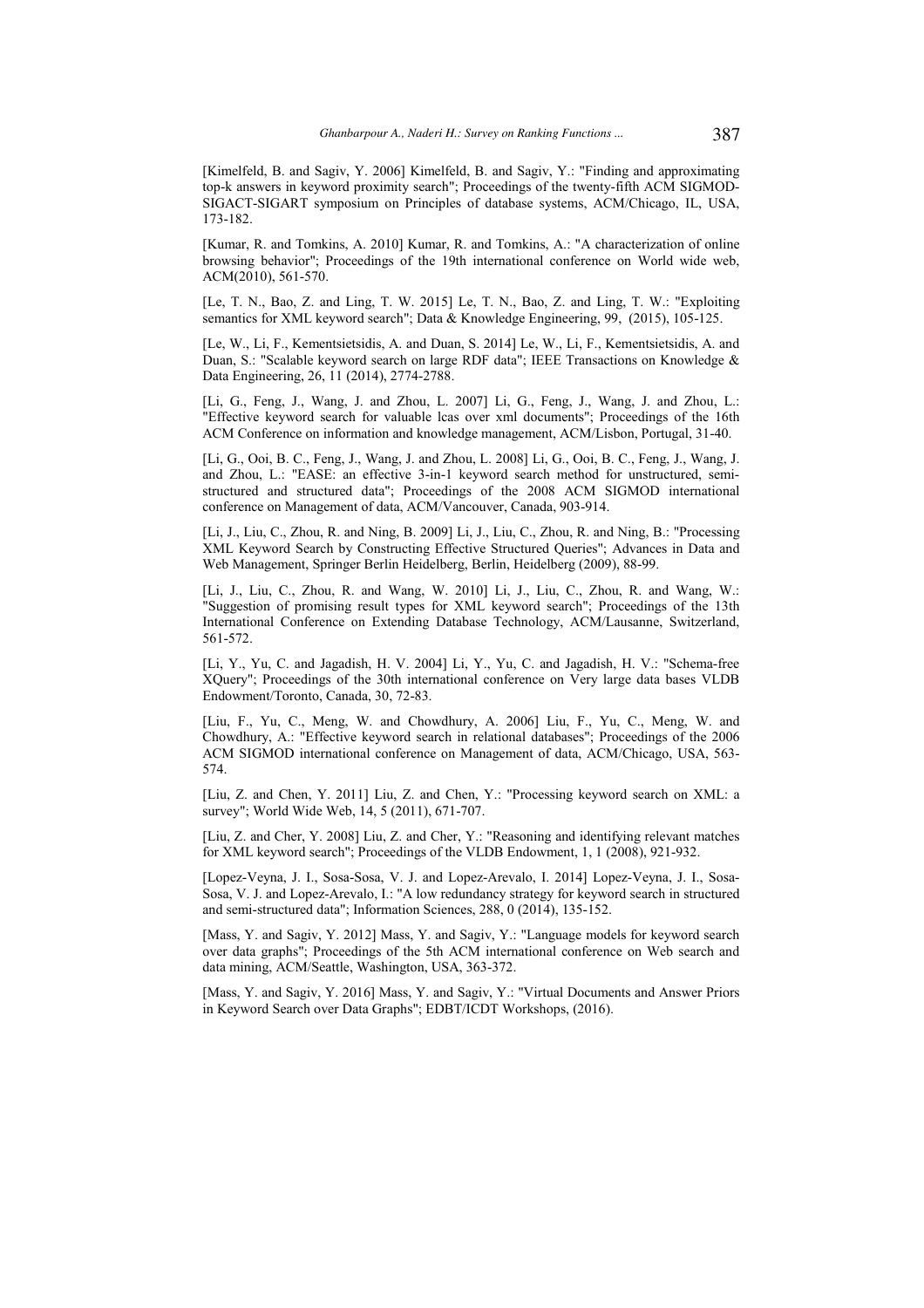[Mesquita, F., Silva, A. S. d., Moura, E. S. d., Calado, P. and Laender, A. H. F. 2007] Mesquita, F., Silva, A. S. d., Moura, E. S. d., Calado, P. and Laender, A. H. F.: "LABRADOR: Efficiently publishing relational databases on the web by using keyword-based query interfaces"; Information Processing & Management, 43, 4 (2007), 983-1004.

[Nguyen, K. and Cao, J. 2012] Nguyen, K. and Cao, J.: "Top-K data source selection for keyword queries over multiple XML data sources"; Journal of Information Science, 38, 2 (2012), 156-175.

[Ning, X., Jin, H., Jia, W. and Yuan, P. 2009] Ning, X., Jin, H., Jia, W. and Yuan, P.: "Practical and effective IR-style keyword search over semantic web"; Information Processing & Management, 45, 2 (2009), 263-271.

[Oliveira, P. d., Silva, A. d. and Moura, E. d. 2015] Oliveira, P. d., Silva, A. d. and Moura, E. d.: "Ranking Candidate Networks of relations to improve keyword search over relational databases"; 2015 IEEE 31st International Conference on Data Engineering, (2015), 399-410.

[Park, C.-S. and Lim, S. 2015] Park, C.-S. and Lim, S.: "Efficient processing of keyword queries over graph databases for finding effective answers"; Information Processing & Management, 51, 1 (2015), 42-57.

[Park, J. and Lee, S.-g. 2011] Park, J. and Lee, S.-g.: "Keyword search in relational databases"; Knowledge and Information Systems, 26, 2 (2011), 175-193.

[Pawar, S. S., Manepatil, A., Kadam, A. and Jagtap, P. 2016] Pawar, S. S., Manepatil, A., Kadam, A. and Jagtap, P.: "Keyword search in information retrieval and relational database system: Two class view"; 2016 International Conference on Electrical, Electronics, and Optimization Techniques (ICEEOT), (2016), 4534-4540.

[Qin, L., Yu, J. X., Chang, L. and Tao, Y. 2009] Qin, L., Yu, J. X., Chang, L. and Tao, Y.: "Querying Communities in Relational Databases"; Proceedings of the 2009 IEEE International Conference on Data Engineering, IEEE Computer Society, 724-735.

[Tran, T., Haofen, W., Rudolph, S. and Cimiano, P. 2009] Tran, T., Haofen, W., Rudolph, S. and Cimiano, P.: "Top-k Exploration of Query Candidates for Efficient Keyword Search on Graph-Shaped (RDF) Data"; IEEE International Conference on Data Engineering (2009), 405- 416.

[Wang, D., Zou, L. and Zhao, D. 2015] Wang, D., Zou, L. and Zhao, D.: "Top-k queries on RDF graphs"; Information Sciences, 316, (2015), 201-217.

[Wang, H. and Aggarwal, C. C. 2010] Wang, H. and Aggarwal, C. C.: "A Survey of Algorithms for Keyword Search on Graph Data "; Mining and Managing Graph Data, C. C. Aggarwal and H. Wang, Springer US/Boston, MA (2010), 249-273.

[Xu, Y., Guan, J., Li, F. and Zhou, S. 2013] Xu, Y., Guan, J., Li, F. and Zhou, S.: "Scalable continual top-k keyword search in relational databases"; Data and Knowledge Engineering, 86, (2013), 206-223.

[Xu, Y. and Papakonstantinou, Y. 2005] Xu, Y. and Papakonstantinou, Y.: "Efficient keyword search for smallest LCAs in XML databases"; Proceedings of the 2005 ACM SIGMOD international conference on Management of data, ACM/Baltimore, Maryland, 527-538.

[Xu, Y. and Papakonstantinou, Y. 2008] Xu, Y. and Papakonstantinou, Y.: "Efficient LCA based keyword search in XML data"; Proceedings of the 11th international conference on Extending database technology: Advances in database technology, ACM/Nantes, France, 535- 546.